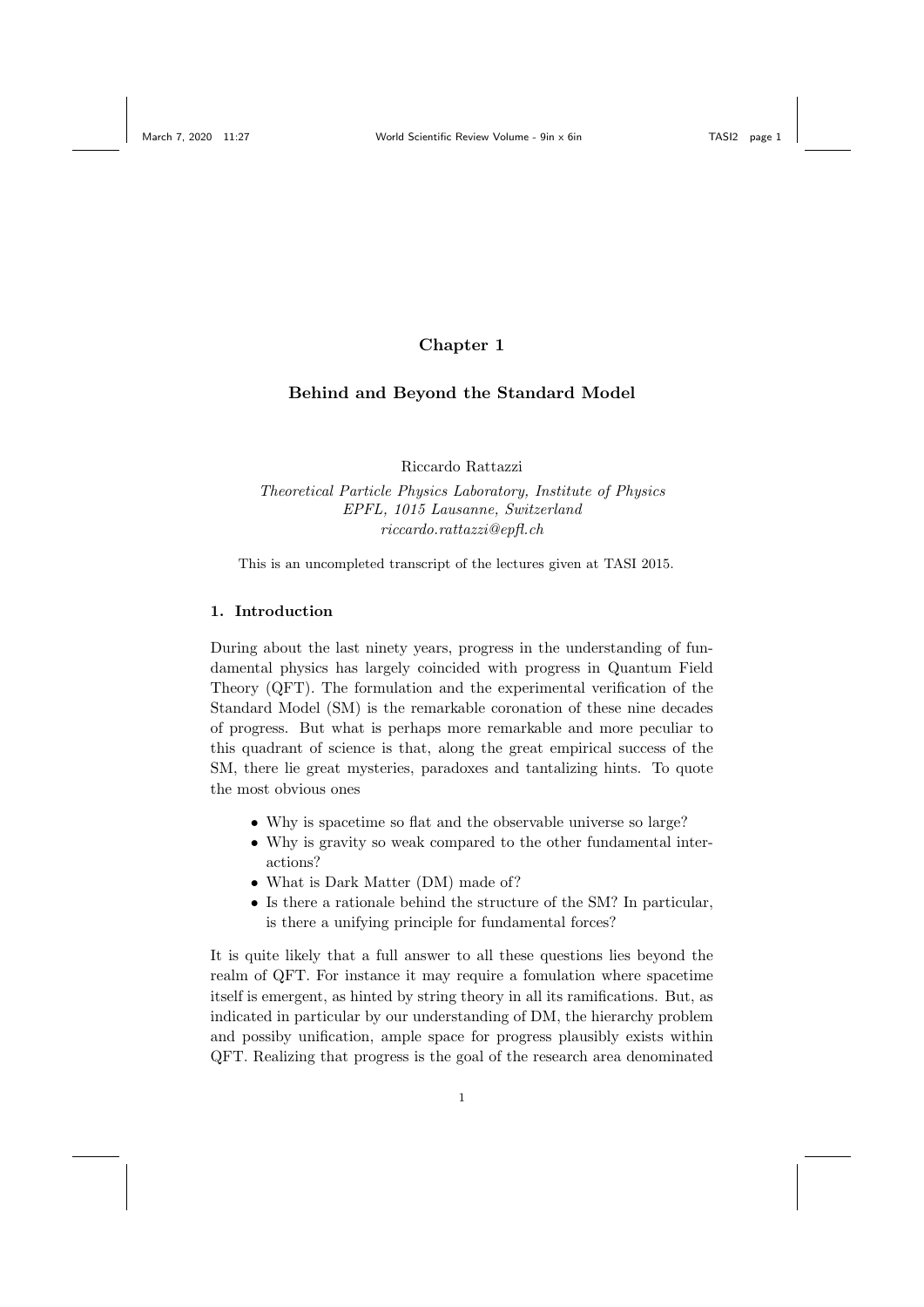Physics Beyond the Standard Model or more simply (BSM).

As I believe there is no much value in describing just BSM models per se, I have structured these lectures into two parts. The first, which could be called Behind the SM, essentially describes the ideology underlying our understanding of particle physics. In particular a critical overview of the SM is given, insisting on its paradoxical success. The second part is the proper Beyond the SM lecture, describing two specific scenarios, Supersymmetry and Compositeness. This is therefore the outline

## (I) Behind the SM

- Effective Field Theory (EFT) Ideology & Naturalness
- The SM as an EFT and the Hierarchy Paradox
- The Magic of the SM
- (II) Beyond the SM
	- Supersymmetry
	- Compositeness

# 2. Behind the Standard Model

# 2.1. Effective Field Theory Ideology

According to our modern perspective, any description of a range of phenomena employing Quantum Field Theory (QFT) should be regarded as an *effective* one, valid only below some physical momentum cut-off  $\Lambda$ . The standard picture is that there appear degrees of freedom with a mass gap  $\Lambda_{IR} \ll \Lambda$  and Effective Quantum Field Theory (EQFT) is employed to describe their interactions at energies  $E \ll \Lambda$ . In this situation, essentially by construction, the dynamics does not vary appreciably as  $E$  is varied between  $\Lambda_{IR}$  and  $\Lambda$ , and the system appears approximately scale invariant in this energy range. In this way any given effective QFT can thus be associated to a small perturbation of a specific fixed point of the renormalization group (RG). More technically we can write

$$
\mathcal{L} = \mathcal{L}_{FP} + \mathcal{L}_{pert} \tag{1}
$$

EQFTs are thus largely characterized by the possible fixed points of the RG, and by their neighbourhood, which describes their possible deformations.

In the simplest and most studied cases, the fixed point corresponds to a massless free field theory, while the perturbation is dominated by weak renormalizable interactions interactions and mass terms. In general, given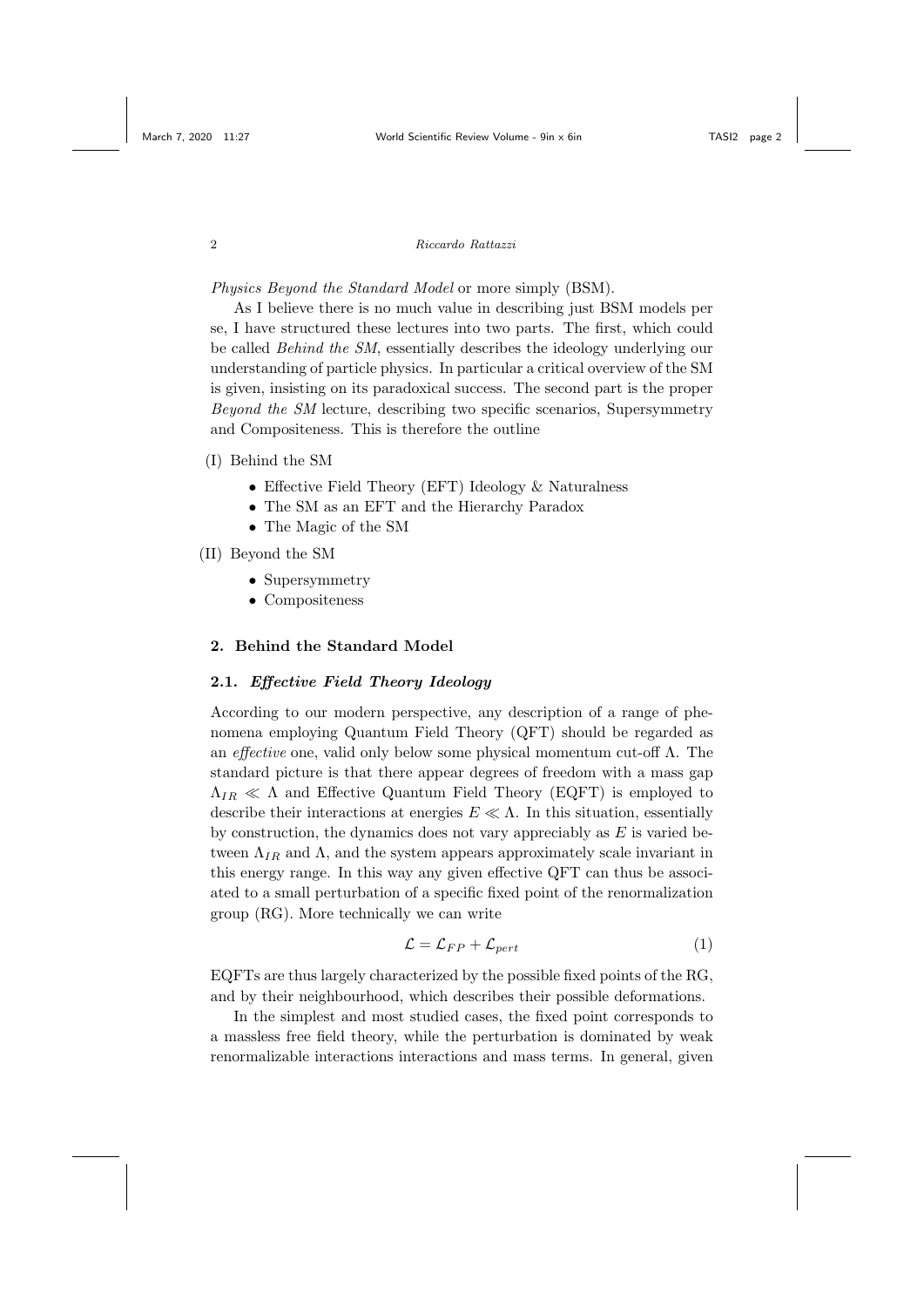$\mathcal{L}_{FP}$  is scale invariant, the operators appearing in  $\mathcal{L}_{pert}$  can be classified according to their scaling dimension, corresponding to the eigenvalue  $\Delta$  under the action of the conserved dilation charge D. Depending on whether  $\Delta$  < 4,  $\Delta$  = 4 or  $\Delta$  > 4, the perturbations are termed relevant, marginal or irrelevant, corresponding to their behaviour as the the RG flows towards the infrared (IR). Indeed the coefficient  $g_{\Delta}$  of an operator of dimension  $\Delta$ has dimension  $4 - \Delta$ . By simple dimensional analysis its effects are given, within perturbation theory, by a power series in  $g_{\Delta} E^{\Delta-4}$ . Accordingly the most important effects at energies  $E \ll \Lambda$  are expected from the relevant or marginal perturbations while the effects of irrelevant perturbations are suppressed by positive powers of  $E/\Lambda$ . As the relevant and marginal deformations are expectedly a few, while the irrelevant ones are an infinite set carrying in principle a great deal (possible all) of information about the microphysics, this property has crucial structural consequences, which we shall discuss in a moment.

# 2.1.1. Fixed points, CFTs and RG flows

An additional crucial aspect of EQFTs, as characterized by Eq. (1), is that in all known cases, the dilation invariance of  $\mathcal{L}_{FP}$  is boosted to invariance under the full conformal group, which is isomorphic to  $SO(4,2)$  in 4D. More specifically the upgrade of dilation invariance to conformal invariance appears valid for unitary field theories, that is field theories admitting a consistent quantum field theory intepretation. Indeed, by relaxing the request of unitarity one can construct field theories violating the rule. Such field theories may still be interesting to describe critical points of continuous classical systems at thermal equilibrium.

In QFT the implication scale  $\rightarrow$  conformal is known since long to hold true for free field theories, and examples at finite coupling have been accumulating through the decades, in particular at large  $N$  and/or within supersymmetry. Moreover in the case of 2D QFT the implication was rigorously proven almost three decades ago by following the same logic underlying the proof of the  $c$ -theorem. Instead, in the 4D case for quite some time the difficulties in making progress paralleled the difficulties in getting a hold of the 4D analogue of the a-theorem. The proof of the the a-theorem and the methodology associate to it has however offered new insight into the connection scale  $\rightarrow$  conformal in 4D. It was thus realized that, if it existed, an SFT, that is a theory that is scale invariant but not conformally invariant, should satisfy an infinite set of highly non trivial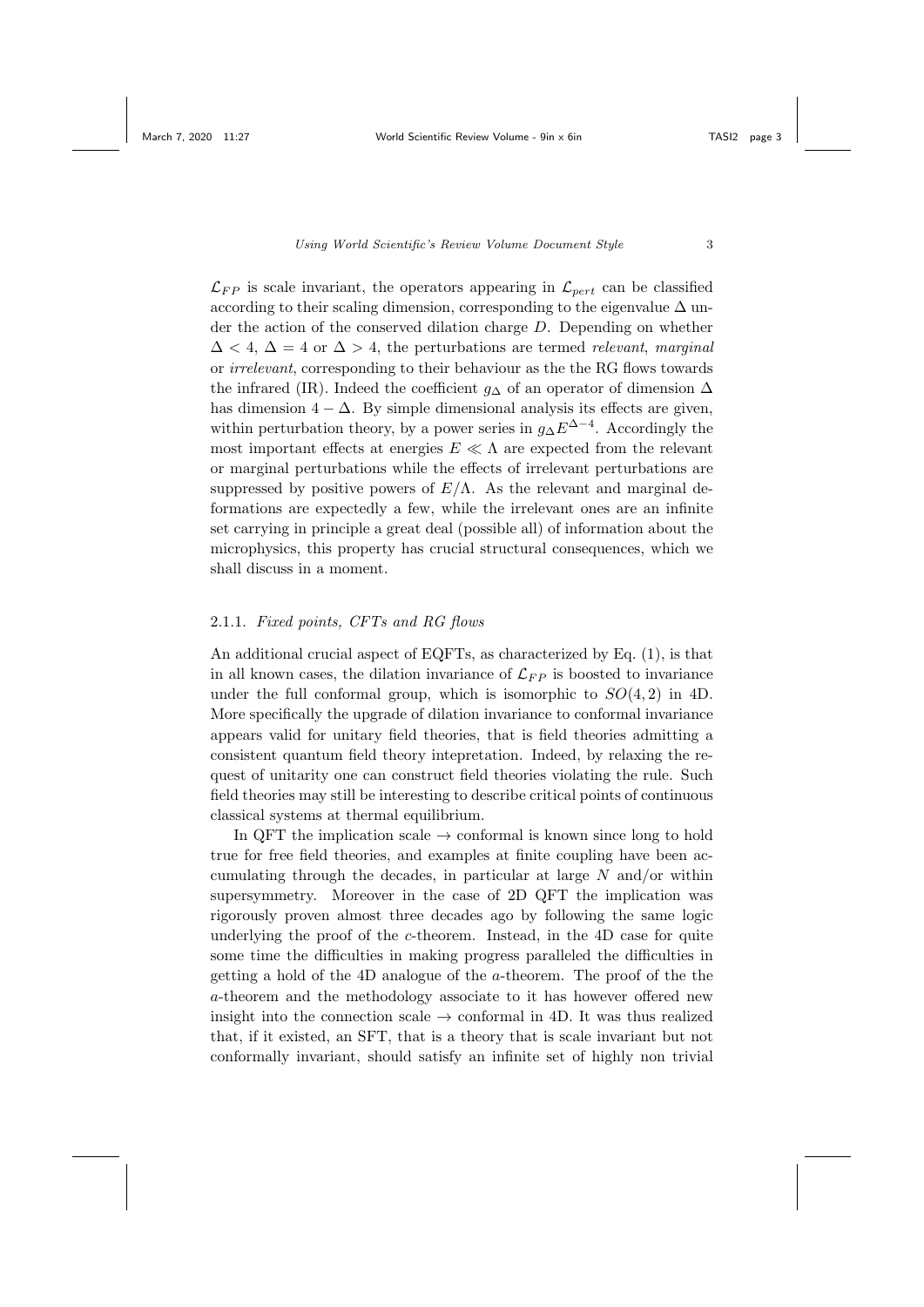vanishing identities. These involve matrix elements between the vacuum and physical states of expressions involving an arbitrary number of powers of the trace of the energy momentum tensor  $T^{\mu}_{\mu}$ , starting with the second power. It was argued in that the only way for this to happen is if  $T^{\mu}_{\mu} = 0$ which is equivaent to full conformal invariance. While this argument seems completely reasonable on phsyical grounds, a full fledged and rigorous proof seems still missing. What is certain is that in SFTs, if they exist, should be rather peculiar systems.

For the above reasons and because of the lack of explicit SFTs, scale invariance is normally taken to coincide with the conformal invariance. According to our line of reasoning any EQFT is therefore described by the a small deformation of a CFT. Hence the importance of CFT in our description of particle physics and also for depicting what may lie beyond the SM. This importance goes along with the fact that there is a lot that is known and and a lot that is being learned about CFT, because of the combined constraints set by symmetry and unitarity. For instance, a variant of the a-theorem strongly constrains the structure of RG flows in the neighbourhood of a CFT, that is to say for a CFT deformed by couplings that remain marginal and small throughout the RG flow. In particular such flows cannot asymptote towards closed cycles or more exotic behaviours such as strange attractors. Mainly because of unitarity the only allowed asymptotics must indeed satisfy  $T^{\mu}_{\mu} = 0$  and are themselves conformal field theories. In particular SFT asymptotics are excluded. Stated in another way: if a small deformation of a CFT is itself scale invariant then it must be fully conformally invariant. Given massless free field theory in 4D i alwy conformally invariant this result also implies no perturbative SFT can exist in 4D On the other hand we have example of small deformations free field theory giving rise to new CFTs, these are the so called Banks-Zaks fixed points.

### 2.1.2. Emergent Simplicity

The perhaps most important physical consequence of Eq. (1) is the one we mentioned above: as the number of relevant or marginal deformations of a CFT is expected to be finite the apparent complexity of L dramatically decreases as E is lowered below the UV cut-off  $\Lambda$ . Provided  $\Lambda_{IR}/\Lambda$  is sufficiently small compared to the experimental precision, at the scale of this ower threshold, observables are effectively insensitive to the virtually infinite amount of structure stored in the infinite tower of irrelevant coupling,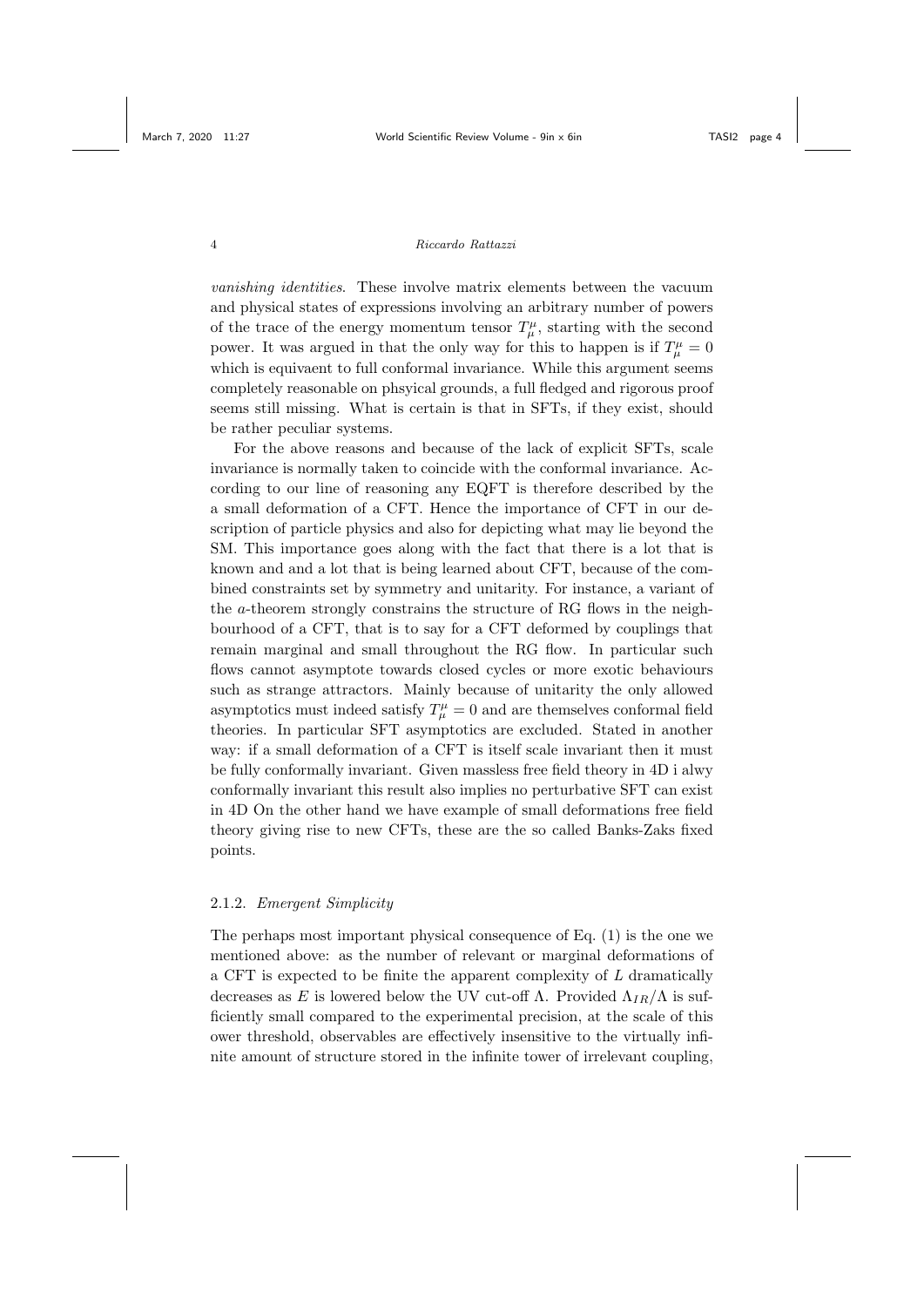and physics is adequately described by the finitely many coefficients of operators with dimension  $\Delta \leq 4$ . In the case where the fixed point is free, these precisely coincide with the set of renormalizable couplings, which essentially define the canonical, older, perspective on QFT. In that perspective renormalizability is a working assumption realizing the request of predictivity. In the modern perspective, renormalizability is instead viewed as the unavoidable IR fate of EQFTs possessing a broad separation of scales,  $\Lambda_{IR} \ll \Lambda$ .

One corollary of the IR loss of complexity along the RG flow is the emergence of accidental (approximate) symmetries. Indeed, quite often, given the gauge group and the field content, the scalar operators with  $\Delta \leq 4$ happen to be singlets of some global symmetry group  $H$ . The simplest occurrence of this phenomenon is illustrated by QED, whose field content is just given by the photon field  $A_\mu$  and by the 4-spinor electron field  $\psi$ . Outlining the  $\Delta \leq 4$  operators the most general lagrangian can be written as

$$
\mathcal{L} = -\frac{1}{4}F^{\mu\nu}F_{\mu\nu} + \bar{\psi}i\mathcal{D}\psi - m_e\bar{\psi}\psi + \mathcal{L}_{\Delta>4}
$$
 (2)

IR physics is dominated by just three terms. It turns out each of these terms is even under the action of parity P. On the other hand, already at dimension 5 and 6 we can find P-off scalar operators. In parrticular at  $\Delta = 5$  we have  $\bar{\psi} \gamma_5 \sigma_{\mu\nu} \psi F^{m u \nu}$  corresponding to an electric dipole moment for the electron, while at  $\Delta = 6$  we have for instance  $\psi \bar{\gamma}^{\mu} \psi \psi \bar{\gamma}_5 \gamma_{\mu} \psi$ . Partity is a very inportant feature of low energy electromagnetic interactions, QED in particular, however ffrom the modern EQFT perspective there is no reason to consider parity a fundamental symmetry. The firld content of QED sufficies to promote parity to an accidental symetry provided a mass scale separation exists between the IR scale,  $m_e$  in this case, and any more fundamental UV scale. Indeed, as it turns out, in the SM, which is the more fundamental theory underlying QED, parity is not even approximately a symmetry, and the above effects all exist  $a$ .

The simplicity (and elegance) of particle physics, its being described by simple renormalizable lagrangians, its global symmetries is often associated with its being fundamental. However, from the EQFT perspective, the view is quite the opposite! Simplicity is the unavoidable consequence of our

<sup>&</sup>lt;sup>a</sup>Although, as we will illustrate later on, while  $\psi \bar{\gamma}^{\mu} \psi \psi \bar{\gamma}_5 \gamma_{\mu} \psi$  is generated by Z boson exchange at tree level, the electric dipole moment arises at high loop order and is thus further suppressed. The cancellation of the lower loop contributions to the edm results from a very specific property of the SM, which in turn could in principle be interpreted as arising accidentally provided the SM is an effective theory with a high cut-off scale.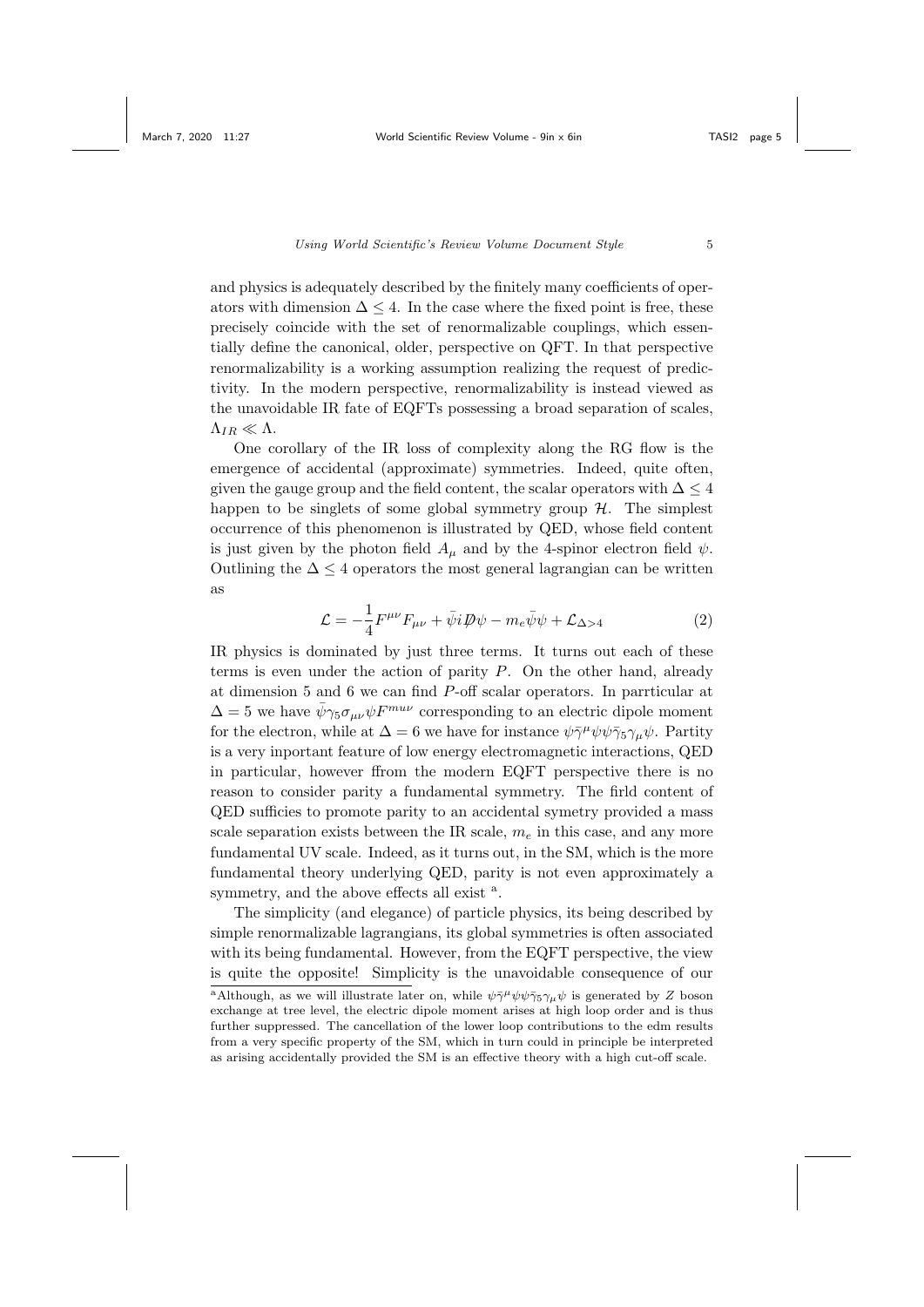studying QFT with long wavelength quanta, which blurr short distance details. That is the same simplicity that arises when we look at an object from very far away: to lowest approximation it looks like a point.

## 2.2. Symmetries, Selections Rules & Naturalness

In QFT we distinguish two classes of symmetries:

- Gauge Symmetries. These are redundancies in the field description. Their purpose is to allow for a manifestly local description of the interactions of particles with spin  $\geq 1$ . Gauge symmetries can always be viewed as exact: terms explicitly breaking a gauge symmetry in the action can always be viewed as the gauge fixed form of gauge invariant terms. That shows that "gauge symmetry breaking" has more to do with the addition of new degrees of freedom than with the breaking of a symmetry. Massive gauge fields are a classic illustration of that.
- Global Symmetries. These can in principle be fundamental, but there is no need for that. As a matter of fact string theory and quantum gravity abhor exact ( $\equiv$  fundamental) global symmetries. Moreover global symetries can plausibly arise as accidental and approximate features of a low energy description. One main mechanism for that was illustrated in the previous section. Given there is no fundamental need for global symmetries, given they can easily arise as approximate and accidental, and given quantum gravity abhors them it seems fair to view them as accidental and approximate under all circumstances. This limitation, however, does not reduce their phenomenological importance.

Global symmetries, even when approximate, play a crucial role in the description of the physical world. The core of that role is represented by selection rules: the set of group theoretic rules that constrain the way small symmetry breaking parameters can affect observables. Selection rules are at the basis of the notion of naturalness which drives much of our speculations beyond the SM, but they are also equally important in more "established" domains like atomic and nuclear physics. The standard examples are in atomic physics where rotational invariance and parity  $(SO(3) \times P)$  control static quantities, such as level mixing in a external electric field, and dynamical quantities, such as  $n$ -photon transitions among levels. Consider for instance the case of an atom placed in a constant electric field whose Hamiltonian is approximated by

$$
H = H_0 - \vec{d} \cdot \vec{E} \equiv H(\vec{E}) \tag{3}
$$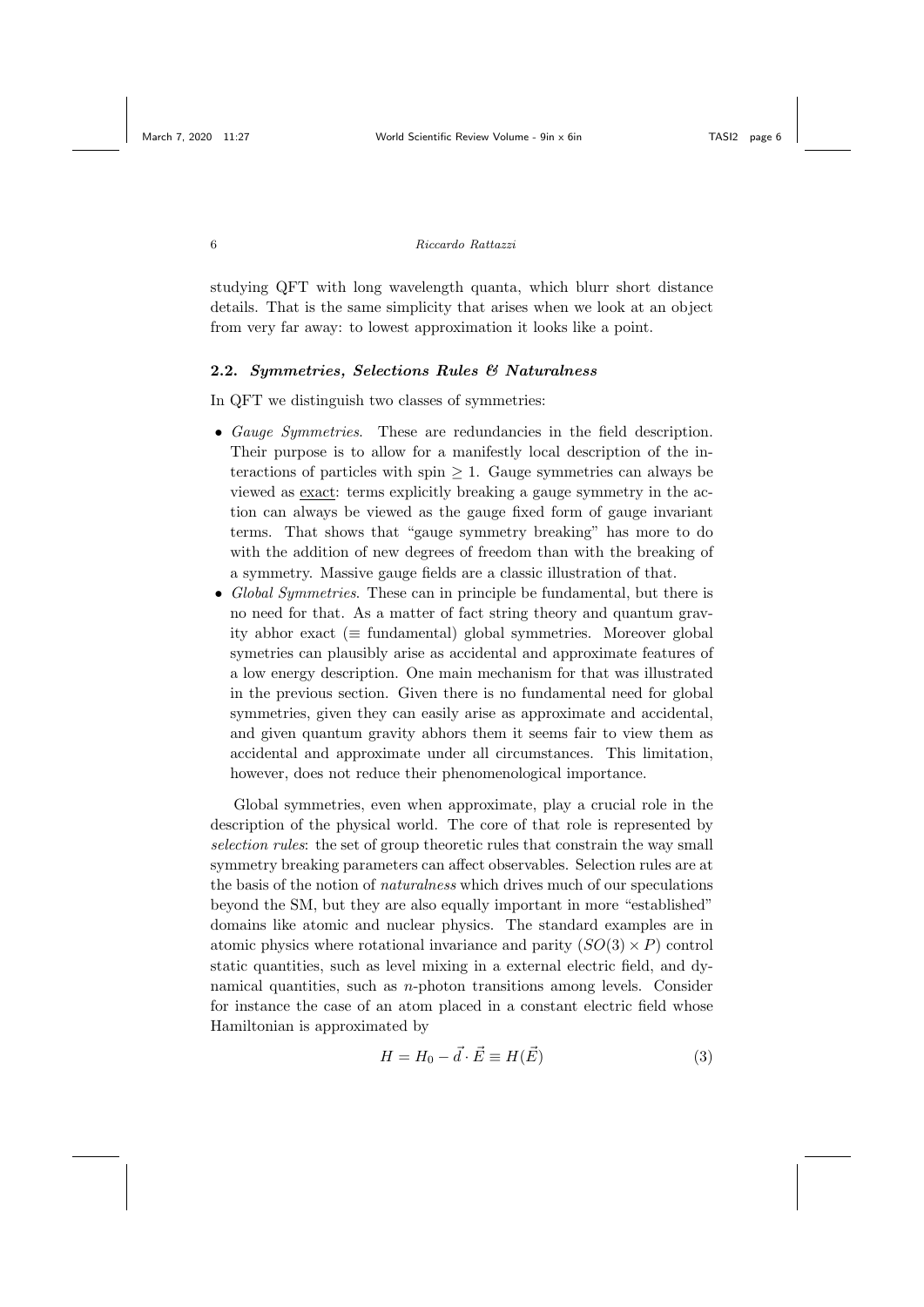where  $H_0$  is the Hamiltonian in vacuo and  $\vec{d}$  is the atomic electric dipole operator. Eigenvalues and eigenvectors of  $H(\vec{E})$  are covariant functions of  $\vec{E}$ , transforming in a specific way under the action of a rotation q:

$$
\lambda_{\alpha}|\alpha,\vec{E}\rangle = H(\vec{E})|\alpha,\vec{E}\rangle \Rightarrow \lambda_{\alpha}U_g|\alpha,\vec{E}\rangle = H(R_g\vec{E})U_g|\alpha,\vec{E}\rangle \quad (4)
$$

where  $U_g$  and  $R_g$  represent g in respectively the Hilbert space and physical 3D space, and where we used  $U_g dU_g^{\dagger} = R_g^{-1} d$ . In practice  $U_g |\alpha, \vec{E}\rangle =$  $|\alpha, R_a \vec{E}\rangle$ . The mixing among levels with definite angular momentum, which measures the explicit breaking of rotational invariance, can be parametrized by the quantity

$$
\mathcal{M}^{JJ_3,J'J'_3}(\alpha,\vec{E}) \equiv \langle J, J_3 | \alpha, \vec{E} \rangle \langle \alpha, \vec{E} | J', J'_3 \rangle \tag{5}
$$

which measures the product of the probability amplitudes for finding  $|J', J'_3\rangle$  and  $|J, J_3\rangle$  within the same eigenstate  $|\alpha, \vec{E}\rangle$ . Using the defining property of the angular momentum eigenstates  $U_g^{\dagger} | J, J_3\rangle = R_{J,g}^{J_3 \tilde{J}_3} | J, \tilde{J}_3\rangle$ , where  $(R_{J,g}$  is the sping J irrep of  $SO(3)$  and Eq. (4) we have

$$
R_{J,g}^{J_3\tilde{J}_3} R_{J',g}^{J'_3\tilde{J}'_3} \mathcal{M}^{J\tilde{J}_3,J'\tilde{J}'_3}(\alpha,\vec{E}) = \mathcal{M}^{JJ_3,J'J'3}(\alpha, R_g\vec{E})
$$
(6)

The left hand side transforms like  $J \otimes J' = |J - J'| \oplus (|J - J'| + 1) \oplus \dots$  In order to match the same transformation property on the right hand side,  $\mathcal{M}^{J\tilde{J}_3, J'\tilde{J}'_3}(\alpha, \vec{E})$  should behave like  $|\vec{E}|^{|J-J'|}$  or like an even higher power at small  $\vec{E}$ : mixing among levels of widely different angular momentum satisfies a definite pattern of suppression at small  $\vec{E}$ . This is the selection rule<sup>b</sup>. Indeed generically one would indeed expect  $\mathcal{M}^{J\tilde{J}_3,J'\tilde{J}'_3}(\alpha,\vec{E}) \sim |\vec{E}|^{|J-J'|},$ and given a system where the behaviour is controlled by a higher power of  $\vec{E}$ we would be faced with two options: either we missed other selection rules from an additional symmetry (for instance parity) or some unexplained accidents. Of course numerical accidents can happen when one can choose among a variety of systems with varying fundamental parameters: at some specifically tuned value of those parameters one can have features that are not just simply accounted by selections rules. This possibility of tuning is also what makes the systems in condensed matter interesting. Our practice in that domain of physics suggests that unoccounted tunings plausibly underly a freedom of choice in the fundamental parameters, a landscape of possibilities.

 $\overline{b}$ It should be noted that in general the interaction Hamiltonian with also involve terms scaling like  $\vec{E}n$  and associated with the corresponding higher mutipoles. The addition of these terms obviously does not affect the conclusion which simply relies on the  $SO(3)$ transformation properties of tensor products of  $\vec{E}$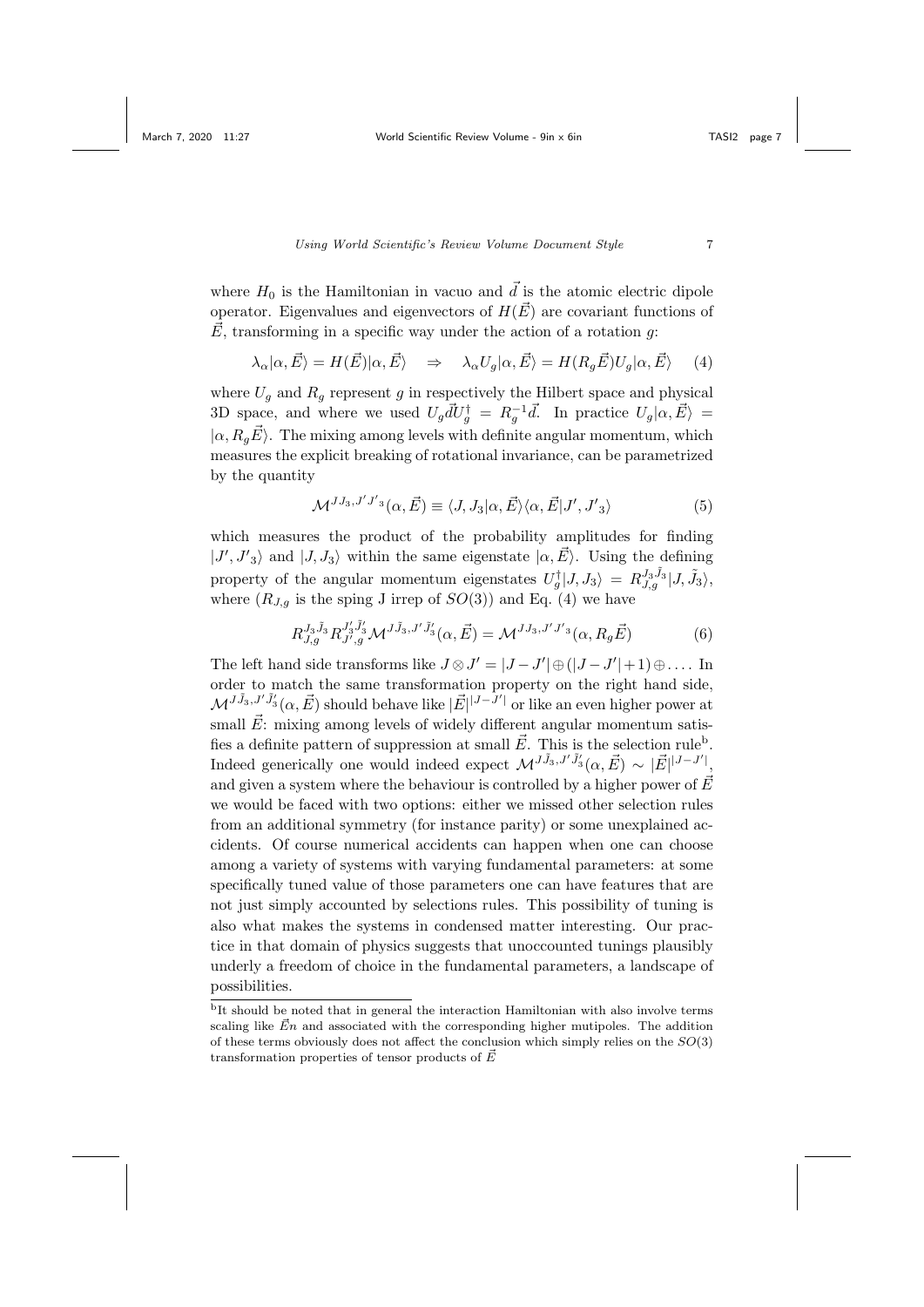The case of the atom in the extermal electric field is also presenting another interesting aspect of symmetry breaking. As long as the electromagnetic field is not excited we can treat  $\vec{E}$  as an external non-dynamical parameter *explicitly* breaking  $SO(3)$ . However more fundamentally  $\vec{E}$  is a dynamical field with a non-trivial  $SO(3)$  breaking background expectation value. In this respect the breaking of the symmetry is spontaneous. The consequences for our discussion are of course the same. In general the parameters breaking a symmetry can be pictured as background expectation values of fictitious fields, spurions, with suitable symmetry transformation properties. That is the picture that is normally employed in QFT to draw the consequences of selection rules. For instance, in the SM the selection rules of approximate chiral symmetry are enforced by viewing the Yukawa couplings as fields transforming under the flavor group.

The notion of naturalness arises by considering symmetries and selection rules in QFT. To be concrete, consider a QFT in the regime  $E \ll \Lambda$  where we can treat its irrelevant couplings as small perturbations. As a matter of fact to make things even simpler imagine that the theory has a threshold at  $\Lambda_{IR} \ll \Lambda$  and that we are looking at physics below  $\Lambda_{IR}$ . The theory will be described by an infinite set of parameters (couplings)  $\{\lambda_I\}$ . In general it shall be possible to assign to these couplings tranformation properties under all possible symmetries. For instance, one obvious symmetry is dilatation invariance, under which all quantities are rescaled according to their mass dimension. Consider now the expectation value for an observable  $\langle \mathcal{O} \rangle$ . In general it will also be possible to assign symmetry transformation properties to  $\mathcal{O}$ . Via quantum fluctuations all allowed combinations of parameters will contribute to  $\langle \mathcal{O} \rangle$ : in QM mechanics all that is allowed by symmetry is compulsory ("totalitarian principle"). Schematically we will thus have a sum of contributions

$$
\langle \mathcal{O} \rangle = \sum_{a} \langle \mathcal{O} \rangle_{a} \qquad \langle \mathcal{O} \rangle_{a} = c_{a} \lambda_{1}^{n_{1a}} \dots \lambda_{N}^{n_{Na}} \tag{7}
$$

where  $c_a$  are numerical coefficients, and where the combinations of coupling defining each  $\langle \mathcal{O} \rangle_a$  precisely matches the symmetry transformation property of  $\mathcal{O}^c$ . The constraints imposed by this matches are our selection rules. Again the simplest and more familiar example is provided by the matching of mass dimensions: dimensional analysis. In a situation where the experimentally measured value  $|\mathcal{O}_{exp}|$  turns out  $\ll$  max  $|\mathcal{O}_a|$  we would

 $\overline{c}$ The simple polynomial behavior depicted here is a simplification applying only in specific cases. In general the functional form can be more complicated. The conclusions are however unaffected.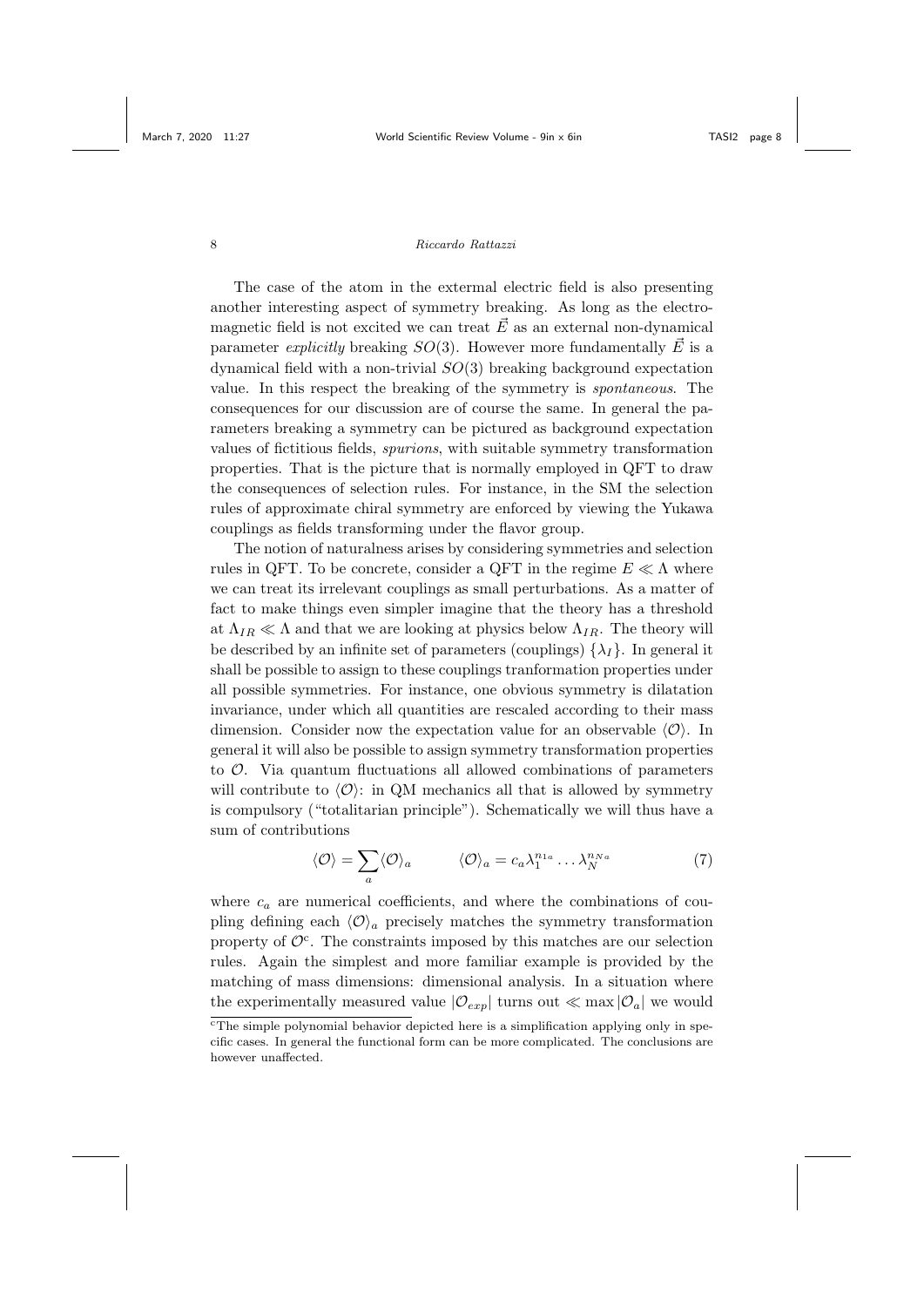strongly suspect that our descriptions misses some structural aspects. The simplest possibility is that some additional symmetry correlating different  $\mathcal{O}_a$  contributions has just not been taken into account. Lacking that option, the situation is just deemed un-natural.

## Un-Naturalness  $\equiv$  failure of selection rules

Within particle physics, the low energy phenomenology of the SM offers some classic examples of naturalness. Two interesting examples are given by the mass differences in the pion system and in the kaon system. Consider  $m_{\pi^+}^2 - m_{\pi_0}^2$  for illustration. In order to do that it is sufficient to focus on two flavor QCD, which is well described by 4 parameters:  $\Lambda_{QCD}$ ,  $\alpha_{EM}$ ,  $m_u$ ,  $m_d$ . The relevant symmetry is  $SU(2)_L \times SU(2)_R$ , spontaneously broken to the diagonal isospin  $SU(2)$ , under which the pion field  $\pi_a$  (a=1,2,3) transforms according to

$$
U \equiv e^{i\hat{\pi}} \to V_L U V_R^{\dagger} = e^{i\hat{\pi}'} \qquad \hat{\pi} = \pi_a \sigma_a \tag{8}
$$

The electromagnetic covariant derivative has the form

$$
D_{\mu}U = \partial_{\mu}U - ieA_{\mu}(Q_{L}U + UQ_{R}) \qquad Q_{L} = -Q_{R} = \begin{pmatrix} \frac{2}{3} & 0\\ 0 & -\frac{1}{3} \end{pmatrix} \qquad (9)
$$

so that  $eQ_L$  and  $eQ_R$  can be promoted to spurions transforming like

$$
eQ_L \to V_L eQ_L V_L^{\dagger} \qquad eQ_R \to V_R eQ_R V_R^{\dagger} \tag{10}
$$

while the quark mass matrix can be assignet the tranformation

$$
M_q = \begin{pmatrix} m_u & 0 \\ 0 & m_d \end{pmatrix} \to V_R M_q V_L^{\dagger} . \tag{11}
$$

According to these trasformation properties and dimensional analysis the effective pion lagrangian obtained by integrating out quantum fluctuations at the QCD scale  $\Lambda_s \sim 1$  GeV will have the form (at lowest order in an expansion in the derivatives and in the spurions)

$$
\mathcal{L}_{eff} = \frac{f_{\pi}^2}{4} \left\{ \text{Tr} \left( \partial U \partial U^{\dagger} \right) + a \Lambda_s \text{Tr} \left( M_q U + \text{h.c.} \right) \right.
$$

$$
- b \Lambda_s \text{Tr} \left[ \left( M_q U \right)^2 + \text{h.c.} \right] - 2c \Lambda_s^2 \frac{e^2}{16\pi^2} \text{Tr} \left( Q_L U Q_R U^{\dagger} \right) + \dots \left. \right\} (12)
$$

where, according to Naive Dimensional Analysis (NDA)<sup>d</sup>, the coefficients a, b, c are expected to be  $O(1)$ . By expanding U in a power series in  $\pi$  we

<sup>&</sup>lt;sup>d</sup>NDA provides an improved form of dimensional analysis whereby factors of  $1/4\pi$  are automatically accounted for. This factor, for instance, accounts for the difference between the electromagnetic squared coupling  $e^2$  appearing in the lagrangian and the correspond-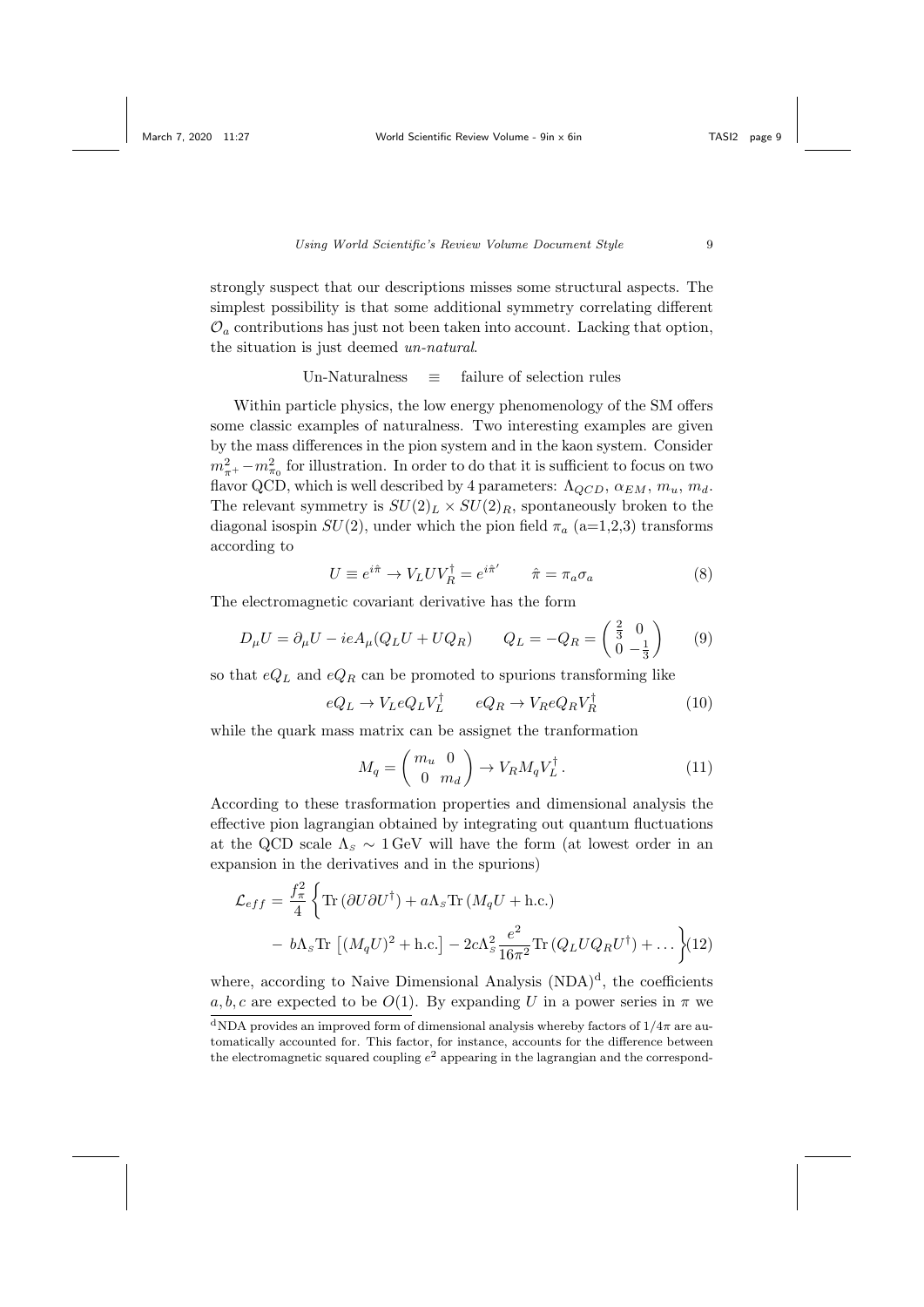find the leading order mass relation

$$
m_{\pi^+}^2 = m_{\pi^0}^2 = \frac{a}{2} \Lambda_s (m_u + m_d) \tag{14}
$$

and the higher order splitting

$$
m_{\pi^+}^2 - m_{\pi^0}^2 = b(m_u - m_d)^2 + c \frac{e^2}{16\pi^2} \Lambda_s^2 \tag{15}
$$

The above formula is an explicit incarnation of Eq. (7). Given the values of  $m_u, m_d, e^2, \Lambda_s$  deduced from other observables, and assuming  $b, c = O(1)$ , it provides a good account of  $m_{\pi^+}^2 - m_{\pi^0}^2$ . In particular no cancellation occurs among the two independent contributions, and the second one dominates: the mass difference among pions is dominated by electromagnetic effects. Moreover QCD sum rules associated with unitarity imply  $c > 0$ , consistent with the intuitive expectation that electrostatic energy is positive for  $\pi_{+}$ (a bound state of quarks carrying same sign charges) and negative for  $\pi_0$ (a bound state of quarks carrying opposite sign charges). We should emphasize that the second term in Eq. (15) can equivalently be estimated by considering the 1-loop correction to the pion self-energy shown in Fig. In the low energy effective theory, scalar electrodynamics, the diagram is quadratically divergent. By cutting off the loop integral at virtuality  $p^2 \sim \Lambda_s^2$  we reproduce the estimate Eq. (15). That is always the case: the couplings appearing in the loop diagram and the cut-off automatically realize the same selection rules that inform the top down estimate in Eq. (15).

### 2.2.1. The Naturalness Criterion

Given an EFT with physical cut-off scale  $\Lambda_{UV}$ , we can view its couplings  $\{\lambda_I\}$  themselves as *observables* depending on the parameters of a more fundamental description valid at energies  $\gg \Lambda_{UV}$ . It does then make sense to ask if a given pattern in the set  $\{\lambda_I\}$ , in particular a pattern of small sizes, can be accounted for by the selection rules of some symmetry. If it can, according to the logic of the previous section, we then say the theory is natural. This is 't Hooft's Naturalness Principle (NP) [2], often stated as ing loop expansion parameter  $e^2/(4\pi)^2$  which more appropriately describes the strength of the interaction. The different normalization between couplings and loop expansion parameters is simply associated with the  $\hbar = 1$  normalization of natural units. As an exercise, one can easily check that in units where  $\hbar = 16\pi^2$  for which the path integral is weighted by

$$
e^{\frac{i}{16\pi^2} \int \mathcal{L}} \tag{13}
$$

the couplings appearing in  $\mathcal L$  roughly coincide with the loop expansion parameters. The application of NDA is based on this simple remark [1].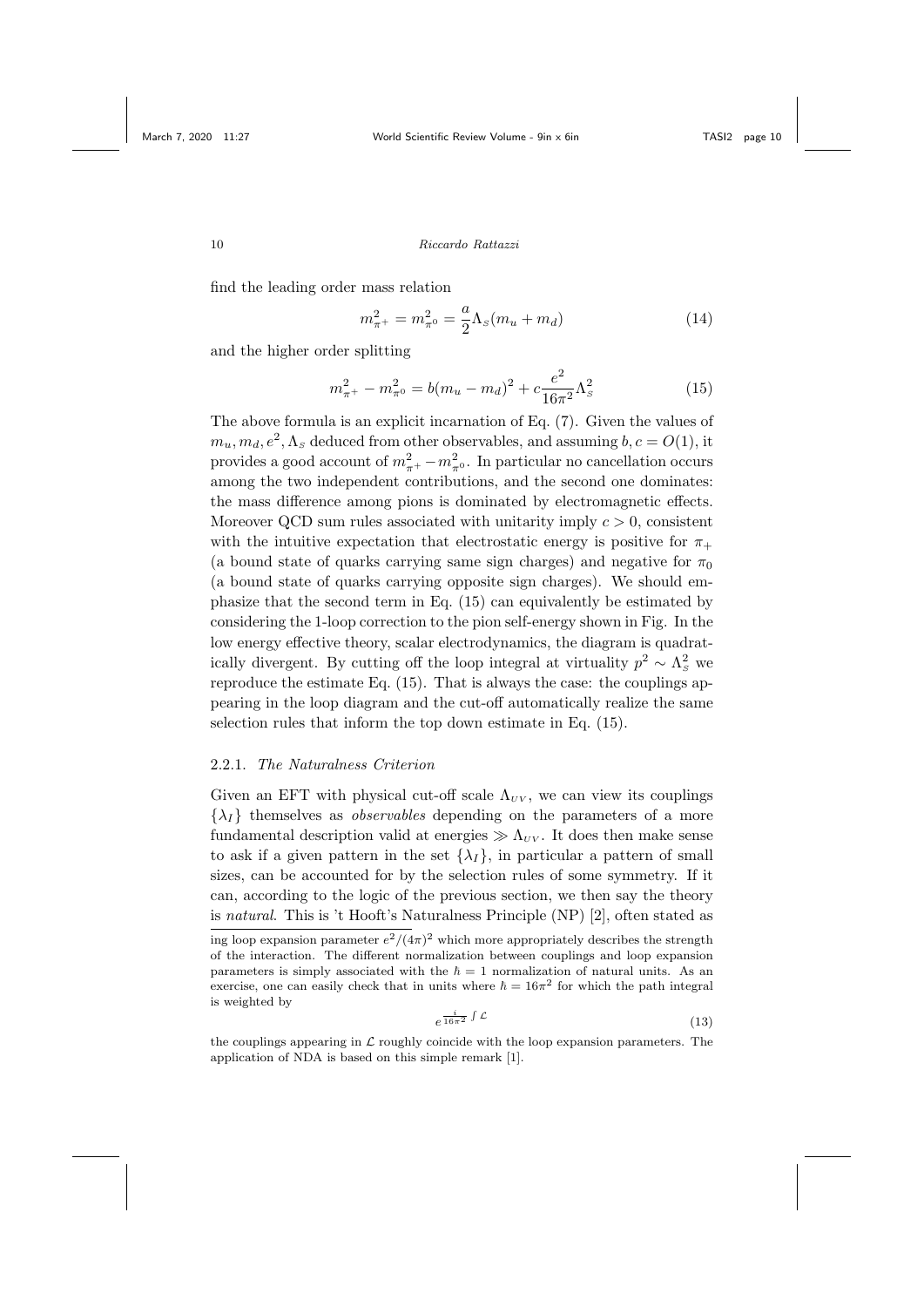# a naturally small parameter  $\lambda$  is always associated with an approximate symmetry becoming exact in the limit  $\lambda \to 0$

It is worth illustrating the NP via some simple examples *Example 1.* Consider the theory of one scalar  $\phi$  and two Weyl fermions  $\nu_1$ and  $\nu_2$  with Lagrangian

$$
\mathcal{L} = (\partial \phi)^2 + i \bar{\nu}_a \, \partial \nu_a + \lambda_{ab} \phi \nu_a \nu_b + \dots \tag{16}
$$

Now, given non-vanishing  $\lambda_{12}$  and  $\lambda_{22}$ , one could ask: how small can  $\lambda_{11}$ be tolerated according to the NP. To answer this question we must consider the  $U(1)_1 \times U(1)_2$  flavor symmetry under which field and couplings (viewed as spurions) have charges Scaling dimension and  $U(1)_1 \times U(1)_2$  charges are

|            | $\varphi$      | $\nu_1$ |    | $\nu_2$ $\lambda_{11}$ $\lambda_{12}$ | $\lambda_{22}$ |
|------------|----------------|---------|----|---------------------------------------|----------------|
| $ U(1)_1 $ |                |         | -2 |                                       |                |
| $U(1)_2$   | $\overline{0}$ |         |    |                                       |                |

thus matched according to

$$
[\lambda_{11}] = [\lambda_{12}^2 \lambda_{22}^*]
$$
 (17)

Suggesting that whatever microscopic source gives rise to small  $\lambda_{12}$  and  $\lambda_{22}$ should also give rise to  $\lambda_{11} \propto \lambda_{12}^2 \lambda_{22}^*$ . Indeed RG evolution from  $\Lambda_{UV}$  down to a scale  $\mu$  in the effective theory precisely gives rise to such a contribution through the diagram in Fig

$$
\delta\lambda_{11}(\mu) \sim \frac{\lambda_{12}^2 \lambda_{22}^*}{16\pi^2} \ln \Lambda_{\scriptscriptstyle UV}/\mu \,. \tag{18}
$$

According to naturalness the above equation represents the smallest value of  $\lambda_{11}$  compatible with naturalness. In particular at  $\mu \sim \Lambda_{UV}$  the minimal value according to naturalness is  $\lambda_{11} \sim \lambda_{12}^2 \lambda_{22}^*/16\pi^2$ .

Example 2. Consider now the theory of two real scalar fields

$$
\mathcal{L} = (\partial \phi_1)^2 + (\partial \phi_2)^2 + g_{11}\phi_1^4 + g_{12}\phi_1^2\phi_2^2 + g_{22}\phi_2^4 \tag{19}
$$

and ask how small can  $g_{11}$  be tolerated given  $g_{12}, g_{22} \neq 0$ . The scalar fields are real and admit no phase rotations. However another class of symmetries plays a role here. These are the infinite symmetries enjoyed by free field theory. Consider indeed a massive free scalar  $\phi$ , whose action can be written in spacetime and Fourier space as

$$
S = \int d^4x \phi(x)(-\partial^2 - m^2)\phi(x) = \int \frac{d^4p}{(2\pi)^4} \hat{\phi}(-p)(p^2 - m^2)\hat{\phi}(p) \tag{20}
$$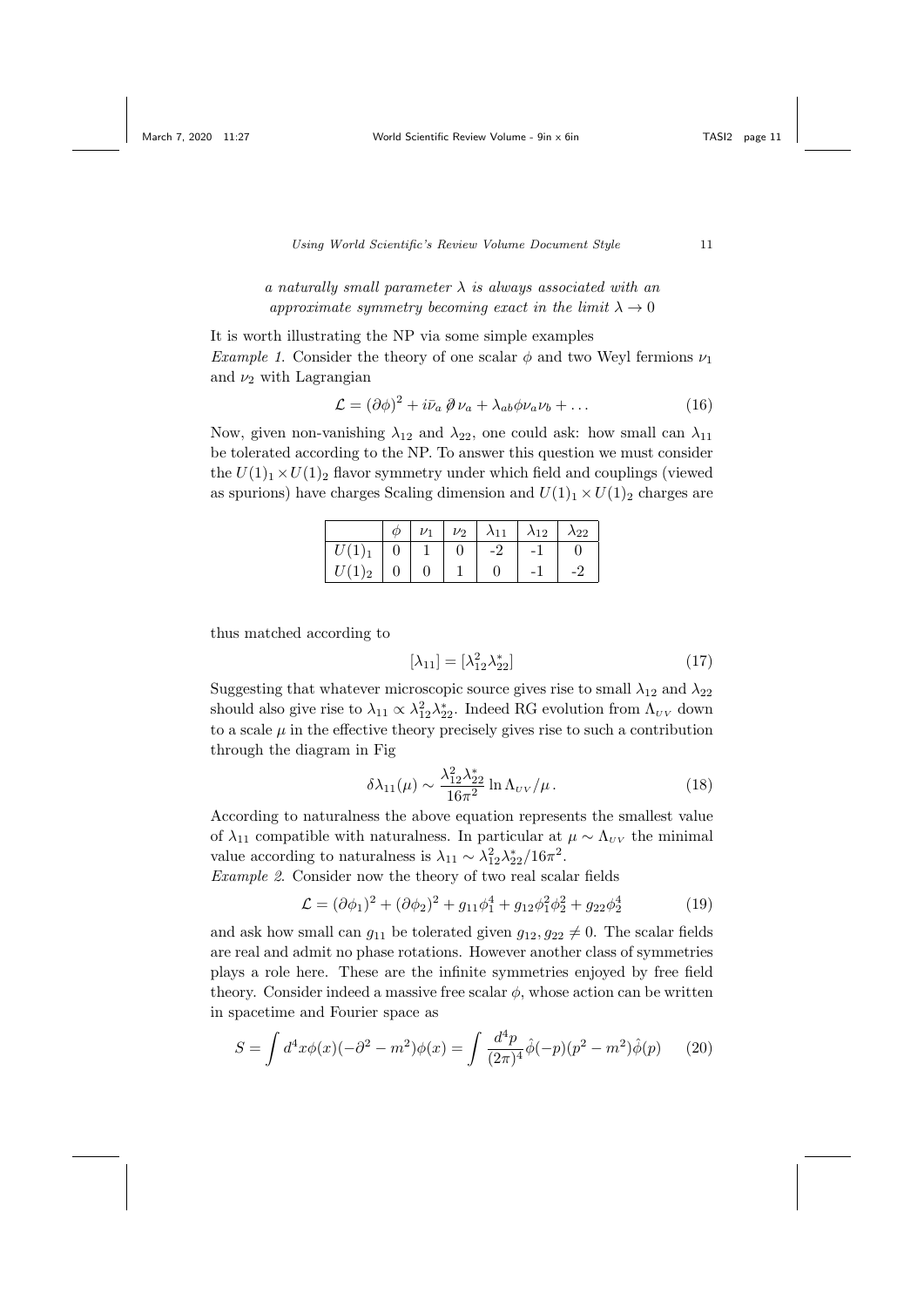where  $\hat{\phi}(-p) = \hat{\phi}(p)^*$ . It is evident from the Fourier space representation that the transformation

$$
\hat{\phi}(p) \to e^{i\theta(p)}\hat{\phi}(p) \qquad \theta(-p) = -\theta(p) \tag{21}
$$

is a symmetry of the action. By expanding  $\theta$  in a power series  $\theta = a_{\mu}p^{\mu} +$  $a_{\mu\nu\rho} + \ldots$  the transformation in position space reads

$$
\phi \to (1 + a_{\mu}\partial^{\mu} - a_{\mu\nu\rho}\partial^{\mu}\partial^{\nu}\partial^{\rho} + \dots)\phi \tag{22}
$$

for which the Noether curents are the tensor bilinears in  $\phi$  with even rank  $r \geq 2$  (the energy momentum tensor corresponding to  $r = 2$ ). Consider now the 1PI vertex for *n* fields in Fourier space  $\Gamma^{(n)}(p_1,\ldots,p_n)$ . It can formally be assigned the transformation property

$$
\Gamma^{(n)}(p_1,\ldots,p_n) \to \Gamma^{(n)}(p_1,\ldots,p_n)e^{-i\sum_{a=1}^{n} \theta(p_a)}.
$$
 (23)

For a general  $\theta$  satisfying Eq. (21), invariance of the effective action then implies that only the two point function can be non vanishing and moreover of the form  $\Gamma^{(2)} = \delta^{(4)}(p_1+p_2)\Gamma(p_1)$ . This peculiar symmetry thus protects all vertices with more than two legs, that is all non trivial interactions.

In the problem at hand we can assign independent tranformation properties controlled by phases  $\theta_1(p)$  and  $\theta_2(p)$  for respectively  $\hat{\phi}_1(p)$  and  $\hat{\phi}_2(p)$ . In Fourier space the couplings in Eq. (19) can be extendended to general (complex) spurions with transformation property

$$
g_{11}(p_1, p_2, p_3, p_4) \rightarrow g_{11}(p_1, p_2, p_3, p_4) e^{-i[\theta_1(p_1) + \theta_1(p_2) + \theta_1(p_3) + \theta_1(p_4)]}
$$
 (24)

$$
g_{12}(p_1, p_2, p_3, p_4) \rightarrow g_{12}(p_1, p_2, p_3, p_4) e^{-i[\theta_1(p_1) + \theta_1(p_2) + \theta_2(p_3) + \theta_2(p_4)]} (25)
$$

implying the following matching of quantum numbers

$$
[g_{11}(p_1, p_2, p_3, p_4)] = [g_{12}(p_1, p_2, p_5, p_6)g_{12}(p_3, p_4, -p_5, -p_6)].
$$
 (26)

This suggests  $g_{11} \sim g_{12}^2$  for the minimal natural value of  $g_{11}$ . Once again this deduction coincides (modulo trivial  $4\pi$  factors) with the 1-loop renormalization of  $g_{11}$  induced by the diagram in Fig.

Example 3. Consider a theory of Dirac spinors charged under two gauged  $U(1)'s$ 

$$
\mathcal{L} = -\frac{1}{4} (F_{\mu\nu}^{(1)})^2 - \frac{1}{4} (F_{\mu\nu}^{(2)})^2 + i \bar{\Psi} \gamma^\mu (\partial_\mu - ie_1 Q_1 A_\mu^{(1)} - ie_2 Q_2 A_\mu^{(2)}) \Psi \quad (27)
$$

where  $Q_{1,2}$  are matrices with  $O(1)$  entries. As an exercise one could estimate how big in such a theory one can tolerate a mixing  $k_{12}F_{\mu\nu}^{(1)}F^{(2)\mu\nu}$  in the action.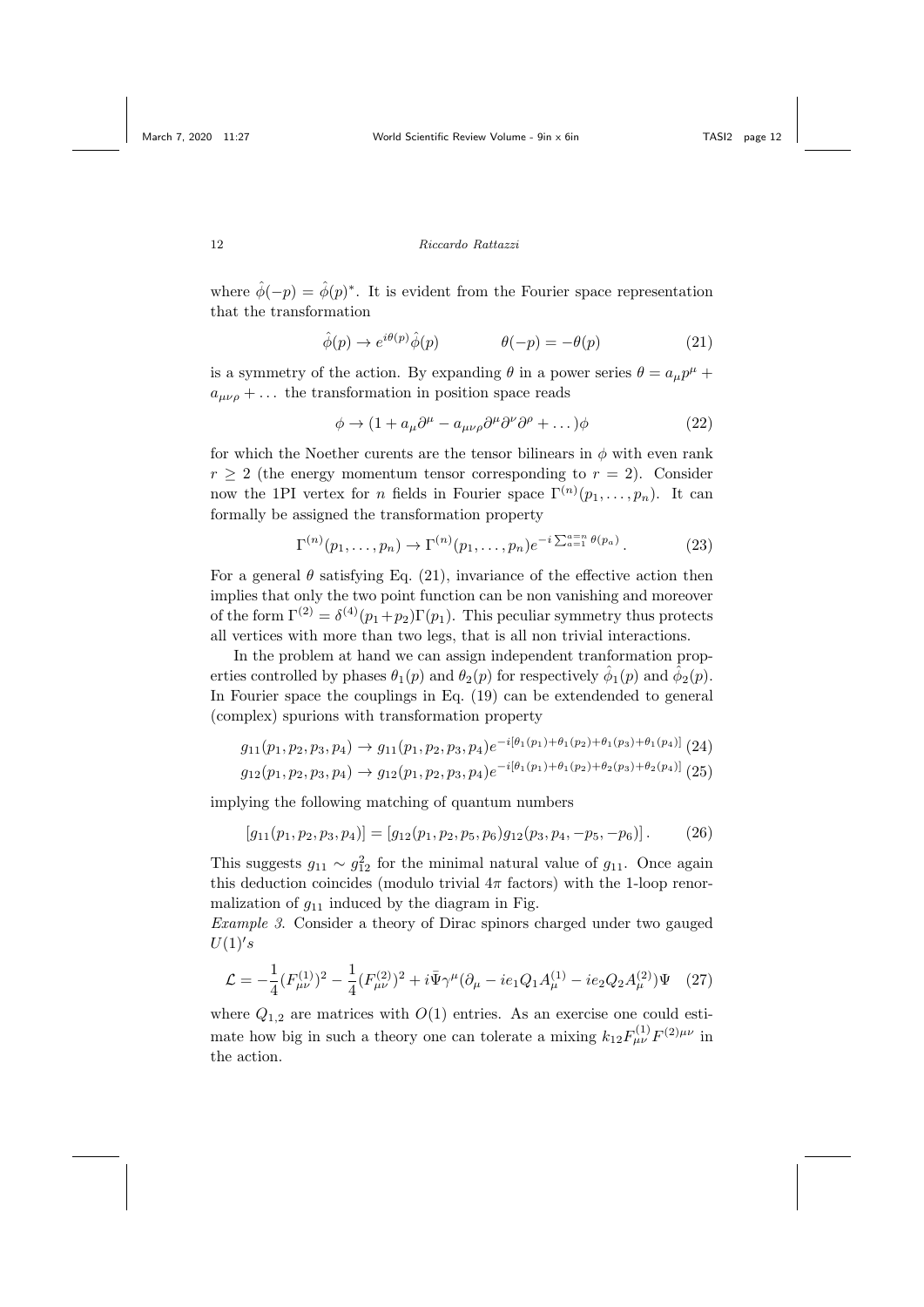Example 4. Consider the theory of one scalar field

$$
\mathcal{L} = (\partial \phi)^2 - m^2(\phi)^2 - \lambda \phi^4 + \dots \tag{28}
$$

Let us also assume this theory to be an effective one valid below a *physical* UV cut-off  $\Lambda_{UV}$ . For instance we could imagine  $\phi$  to be a composite from some dynamics characterized by the scale  $\Lambda_{UV}$ . We could then ask how large  $m^2$  can be tolerated given the value of  $\lambda$  and  $\Lambda_{UV}$ . There are various ways to proceed according to symmetries. One is to use the same logic of example 2:  $\lambda$  can be viewed as a spurion  $\hat{\lambda}(p_1, p_2, p_3, p_4)$  transforming with the analogue of Eq. (24) under the symmetry  $\hat{\phi}(p) \rightarrow e^{i\theta(p)} \hat{\phi}(p)$ . Selection rules then allow a contribution to the 2-point function  $\delta\Gamma(p,-p) \propto$  $\lambda(p, -p, k, -k)\Lambda_{UV}^2 \rightarrow \lambda \Lambda_{UV}^2$ . Indeed the loop diagram in figure gives

$$
\delta m^2 \sim \frac{\lambda}{16\pi^2} \int dk^2 \sim \frac{\lambda}{16\pi^2} \Lambda_{\scriptscriptstyle UV}^2 \,. \tag{29}
$$

A more standard argument uses the shift symmetry  $\phi \rightarrow \phi + c$ , which protects the mass term but which is broken by the quartic coupling  $\lambda$ : quantum effects proportional to  $\lambda$  then allow the generation of a mass term. A similar argument can be carried through for a scalar  $\phi$  coupled to a fermion via a Yukawa coupling  $y\phi\bar{\psi}\psi$ , where one then expects  $\delta m^2 \sim$  $(y^2/16\pi^2)\Lambda^2$ . This latter case is the one the matters in the SM with the role of  $\phi$  and  $\psi$  played respectively by the Higgs scalar h and by the top quark t. These results are at the basis of the famous bias against the existence of interacting light scalars in QFT [3, 4].

A parameter choice that can be accounted for by selection rules seems clearly more plausible than a choice that cannot, but such plausibility does not represent yet an explanation. It does however set the stage for a deeper explanation: an approximate symmetry of an effective lagrangian (even one affecting its relevant couplings) can be explained as an accidental symmetry in an even more fundamental description. A standard example of that is given by the neutrino mass in the Fermi-Cabibbo theory that predates the SM. Such an effective theory, consists of Dirac charged leptons and their left handed neutrino partners, interacting via 4-fermion terms and with electromagnetism as the only gauge interaction. In such a theory, gauge invariance allows for a Majorana neutrino mass. However such a relevant mass parameter can be taken as naturally small (ot even to vanish) by postulating the fundamental theory respects a global symmetry, lepton number. The assumption of lepton number "explains" why neutrinos are so ligh but no deeper explanation for the why's of such a global symmetry can be given in the Fermi-Cabibbo theory. A deeper explanation instead nicely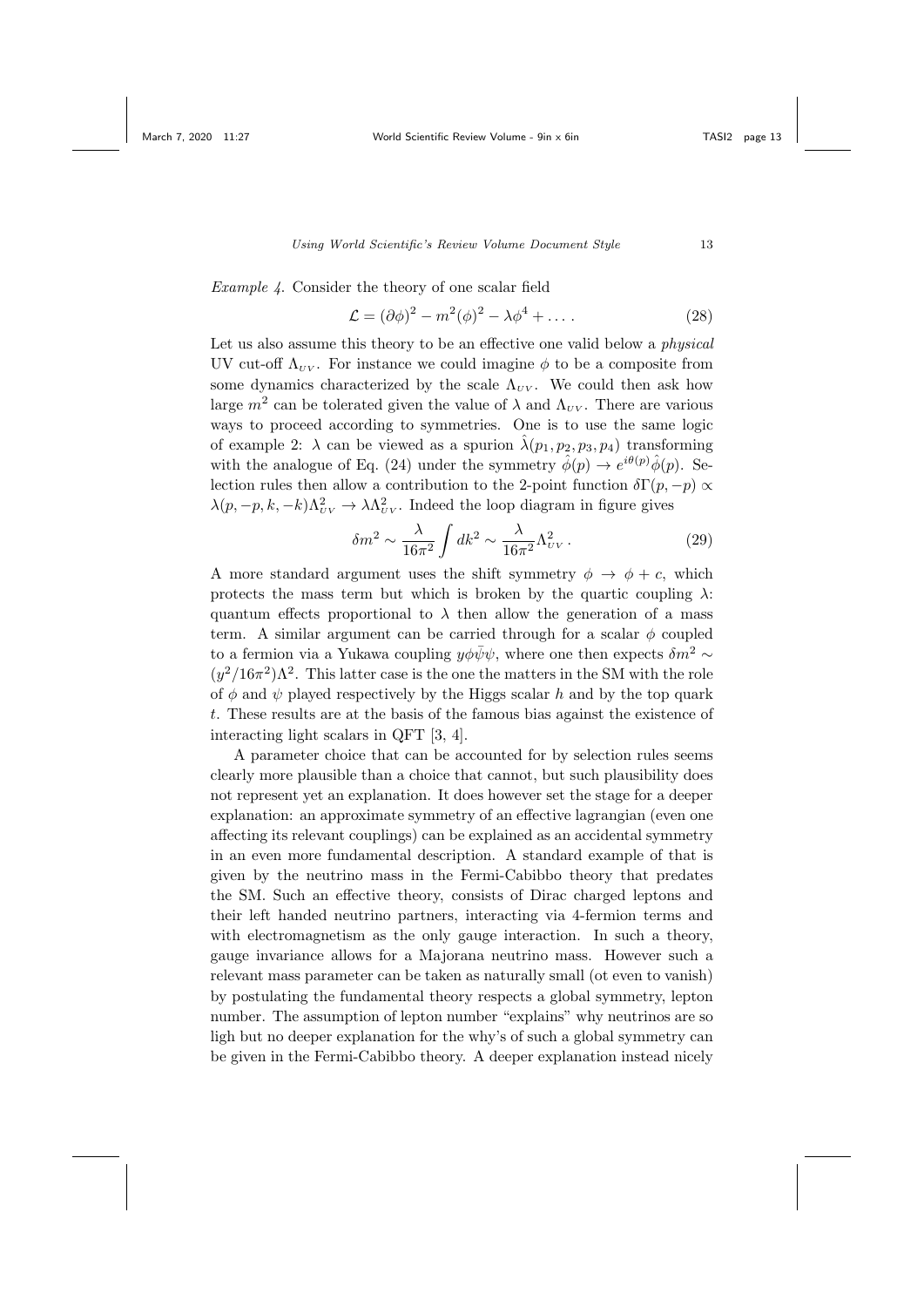comes in the SM, where lepton number arises as an accidental symmetry of the relevant and marginal couplings, while it is violated by dimension 5 operators

$$
\mathcal{L}_{\Delta L=2} = \frac{(H\ell)^2}{\Lambda_{\scriptscriptstyle UV}}\,. \tag{30}
$$

Provided a separation of mass scale exists, approximate lepton number is economically explained as accidental symmetry. On one hand this illustrates once more the central relevance of hierarchical separation of mass scales to account for the structure of particle interactions. On the other it suggests the slogan: "Today's approximate symmetries are tomorrow's accidental ones".

While the naturalness principle offers a guideline to interpret the structure of fundamental interactions, one should be aware of its possible limitations. The most obvious one is associated with the notion of "landscape", which is to say a manifold of similar systems spanned by continuum or near continuum changes of parameters. The variety of condensed matter systems that can be concocted in the lab is an excellent example of that. Such systems feature critical points, which essentially correspond to fine tuned choices of the parameters where naturalness fails. The standard example is given by second order phase transitions, chracterized by the vanishing of the "mass" of some interacting bosonic degree of freedom. The generic condensed matter systems do satisfy naturalness, but for our human (antropic) reasons, applications and fun study, we often pick those few who do not. The same reasoning can be exported to fundamental particle physics: there could exists a manifold of vacua corresponding to a lanscape of effective field theories, where antropic selection through cosmological evolution picks critical points in parameter space, where naturalness fails. We shall comment more about this whne discussing the hierarchy problem.

Another, perhaps less dramatic, but equally intriguing limitation of naturalness concerns the expectation that any global symmetry must be explicitly broken by quantum gravity effects. The unavoidable amount of this breaking is however not easily pinpointed in general. One slightly more quantitative expectation associated with quantum gravity is given by the "weak gravity conjecture" (WGC). According to the broad WGC there cannot exist a consistent EFT where there exist interactions that are weaker than gravity within the domain of validity of the EFT. Strickly speaking WGC was formulated for interactions medited by forms,  $U(1)$  gauge fields in particular, and checked to be valid in all possible EFTs that descend from string theory. The conflict with naturalness is clear. We have seen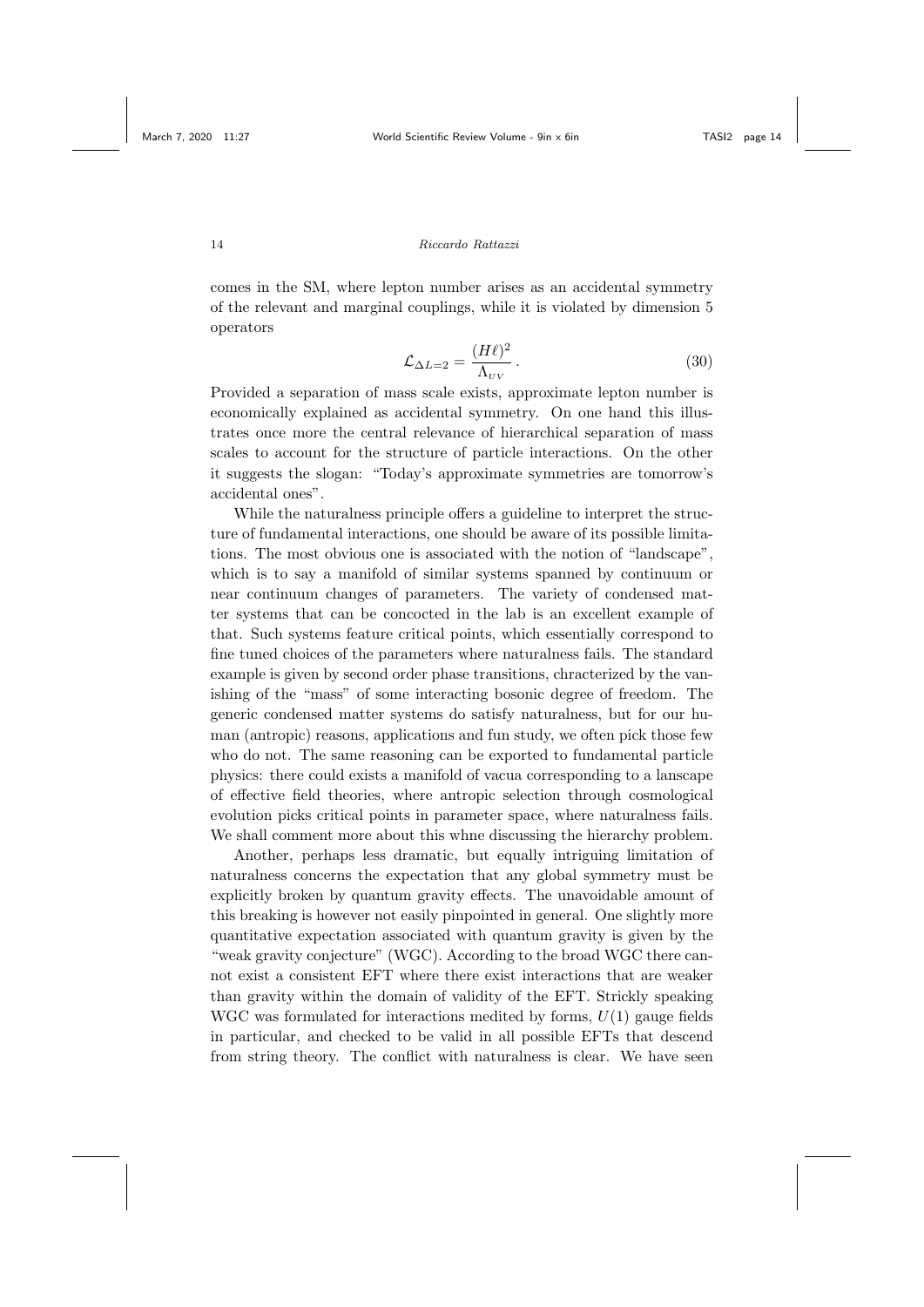that, given the infinite symmetries of free field theory, any field theory can be naturally made arbitrarily weakly coupled. However for sufficiently weak effective couplings the WGC is violated, showing that naturalness is not enough to assess the plausibility of a given structure. It should however be noticed that, aside the landscape, we have no convincing story for the reversed situation, where small parameters apepar not associated to symmetries.

## 2.3. Natural and un-Natural mass hierarchies

Consider again the standard EFT situation depicted in Fig. The IR scale  $\Lambda_{IR}$  is a function of the parameters  $\{\lambda_I\}$  describing the deformed CFT as it emerges at the UV scale Λ. In this situation the hierarchy  $\Lambda_{IR} \ll \Lambda$  may or may not be natural. For instance, Example 4 in the previous subsection shows that in the effective theory of a scalar field  $\phi$ , the choice  $\Lambda_{IR}^2 \equiv m^2 \ll$  $\lambda \Lambda^2/16\pi^2$  is unnatural.

The emergence of  $\Lambda_{IR}$  can be pictured from the perspective of the RGflow, see Fig. The basic picture is this: the flow starts near a fixed point at a renormalization scale  $\mu_{RG} \sim \Lambda$  while the scale  $\Lambda_{IB}$  corresponds the RG scale where the deformation becomes of order 1. One can conveniently choose coordinates  $\{\lambda_I\}$  such that the fixed point is at  $\lambda_I = 0$  and such that when some  $\lambda_I$  becomes  $O(1)$  the correlators of the original theory are perturbed by  $O(1)$ . Normally the latter coincides with the point where the the β functions  $\beta_I \sim O(1)$ , so that the matrix elements of the energy momentum trace  $T^{\mu}_{\mu} = \beta_I \mathcal{O}_I$  cannot be treated as small. The corresponding  $O(1)$  breakdown of scale invariance is one way to describe the emergence of a physical scale,  $\Lambda_{IR}$ . In this picture, a hierarchy of scales  $\Lambda_{IR}/\Lambda \ll 1$ , corresponds to a slow RG evolution. Consequently a natural hierarchy corresponds to a naturally slow RG evolution, i.e. to the natural stability of the original fixed point. The two canonical options to achieve a stable fixed point are respectively based on Marginality and Symmetry.

## 2.3.1. Natural Hierarchy from Marginality

This is the situation where the fixed point for some structural reason does not possess any strongly relevant deformation and possesses instead only marginally relevant deformations. In That is to say there are no scalar operators of dimension strictly less than 4, such as mass terms in weakly coupled theories, and the only scalars have dimension near 4. The simplest example in this class is given by Yang-Mills theory, for which the leading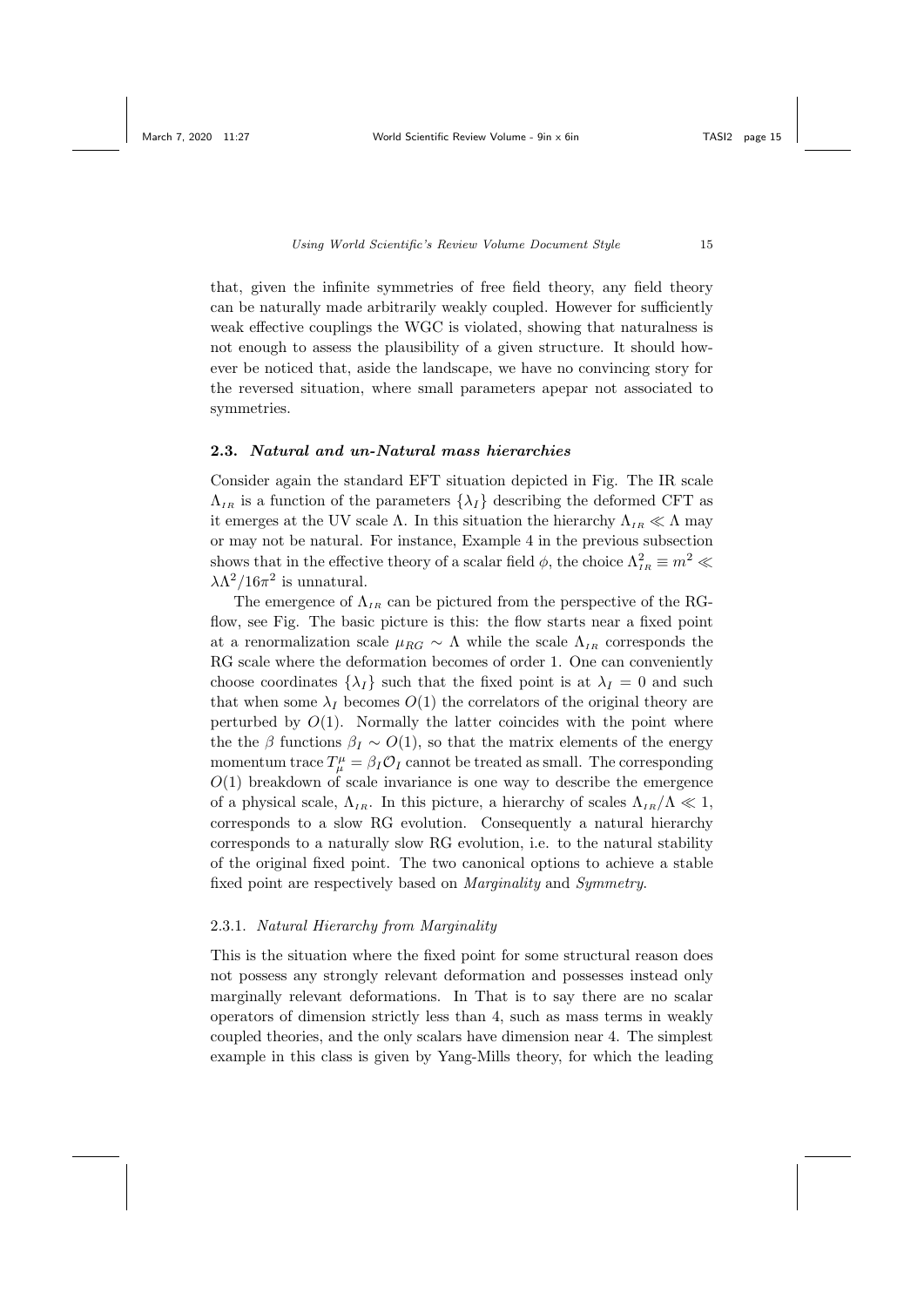deformation, the gauge kinetic term, is marginally relevant and corresponds to the gauge coupling. Assuming the gauge group is  $SU(N)$  the strength of the deformation is well parametrized by  $\lambda = 11g^2N/48\pi^2$  for which we have the RG evolution

$$
\mu \frac{d\lambda}{d\mu} = -2\lambda^2 \qquad \Longrightarrow \qquad \lambda(\mu) = \frac{\lambda_{\scriptscriptstyle UV}}{1 + 2\lambda_{\scriptscriptstyle UV} \ln \frac{\mu}{\Lambda}}. \tag{31}
$$

 $\lambda$  is the parameter that controls the loop expansion and violation of scale invariance:  $\lambda \sim 1$  thus corresponds to the IR scale  $\Lambda_{IR}$ 

$$
\lambda(\Lambda_{IR}) \sim 1 \qquad \Longrightarrow \qquad \frac{\Lambda_{IR}}{\Lambda} \sim e^{-1/\lambda_{UV}} \,. \tag{32}
$$

This is the well known dimensional-trasmutation phenomenon of non abelian gauge theories. The UV coupling  $\lambda_{UV}$  is traded for the strong coupling scale  $\Lambda_{IB}$ , which moreover arises non-perturbatively: it is enough an algebraically small value of  $\lambda_{UV}$  (say 1/20) to produce a hierarchically small  $\Lambda_{IB}/\Lambda$ .

A qualitatively similar conclusion is reached for the case in which the deformation of lowest dimension is only slightly relevant and associated with a scalar primary of dimension  $\Delta = 4 - \epsilon$  [5–7]

$$
\mathcal{L}_{mass} = c\Lambda^{\epsilon}\mathcal{O}_{4-\epsilon} \qquad \qquad 0 < \epsilon \ll 1. \tag{33}
$$

One is easily convinced that the above term induces deformations controlled by effective runnning coupling  $\lambda(E) \equiv c(\Lambda/E)^{\epsilon}$ . This can for instance be seen by considering the correction to a generic 2-point function  $\langle \mathcal{O}'(x) \mathcal{O}'(0) \rangle = 1/x^{2\Delta'}$  using conformal perturbation theory. One has

$$
\delta \langle \mathcal{O}'(x)\mathcal{O}'(0)\rangle = c\Lambda^{\epsilon} \int d^{4}z \langle \mathcal{O}'(x)\mathcal{O}'(0)\mathcal{O}(z)\rangle =
$$
\n(34)

$$
c\Lambda^{\epsilon} \int d^4 z \frac{C_{\mathcal{O}'\mathcal{O}'\mathcal{O}}}{x^{2\Delta'-4+\epsilon}(z-x)^{4-\epsilon}z^{4-\epsilon}} \sim \frac{C_{\mathcal{O}'\mathcal{O}'\mathcal{O}}c(\Lambda x)^{\epsilon}}{x^{2\Delta'}} \tag{35}
$$

so that in a normalization where  $C_{\mathcal{O}'\mathcal{O}'\mathcal{O}} = O(1)$ , the relative size of the deformation is indeed  $\lambda(1/x) \equiv c(\Lambda x)^{\epsilon}$ . According to our previous discussion  $\Lambda_{IR}$  is therefore given by

$$
\lambda(\Lambda_{IR}) \sim 1 \quad \Longleftrightarrow \quad \Lambda_{IR} = c^{1/\epsilon} \Lambda \,. \tag{36}
$$

Again we find that *algebraically small* parameters, say  $c \sim \epsilon \sim 1/10$  can seed a hierarchically small mass scale <sup>e</sup>. The scenario we just outlined  $e$ <sup>e</sup>We limited our discussion to leading order effects in λ. That coincides to taking  $\mu d\lambda(\mu)/d\mu \equiv \beta(\lambda) = -\epsilon \lambda(\mu)$ , while in general we expect  $\beta = -\epsilon \lambda + a_2 \lambda^2 + a_3 \lambda^3 + \dots$ For instance, in conformal perturbation theory the OPE expansion  $\mathcal{O}_{4-\epsilon}(x)\mathcal{O}_{4-\epsilon}(0)$  =  $\cdots + c_2 x^{\epsilon-4} \mathcal{O}_{4-\epsilon}(0) + \ldots$  implies  $a_2 \propto c_2$ . One can easily check that the resulting hierarchy is quantitatively different though the conclusions are qualitatively the same.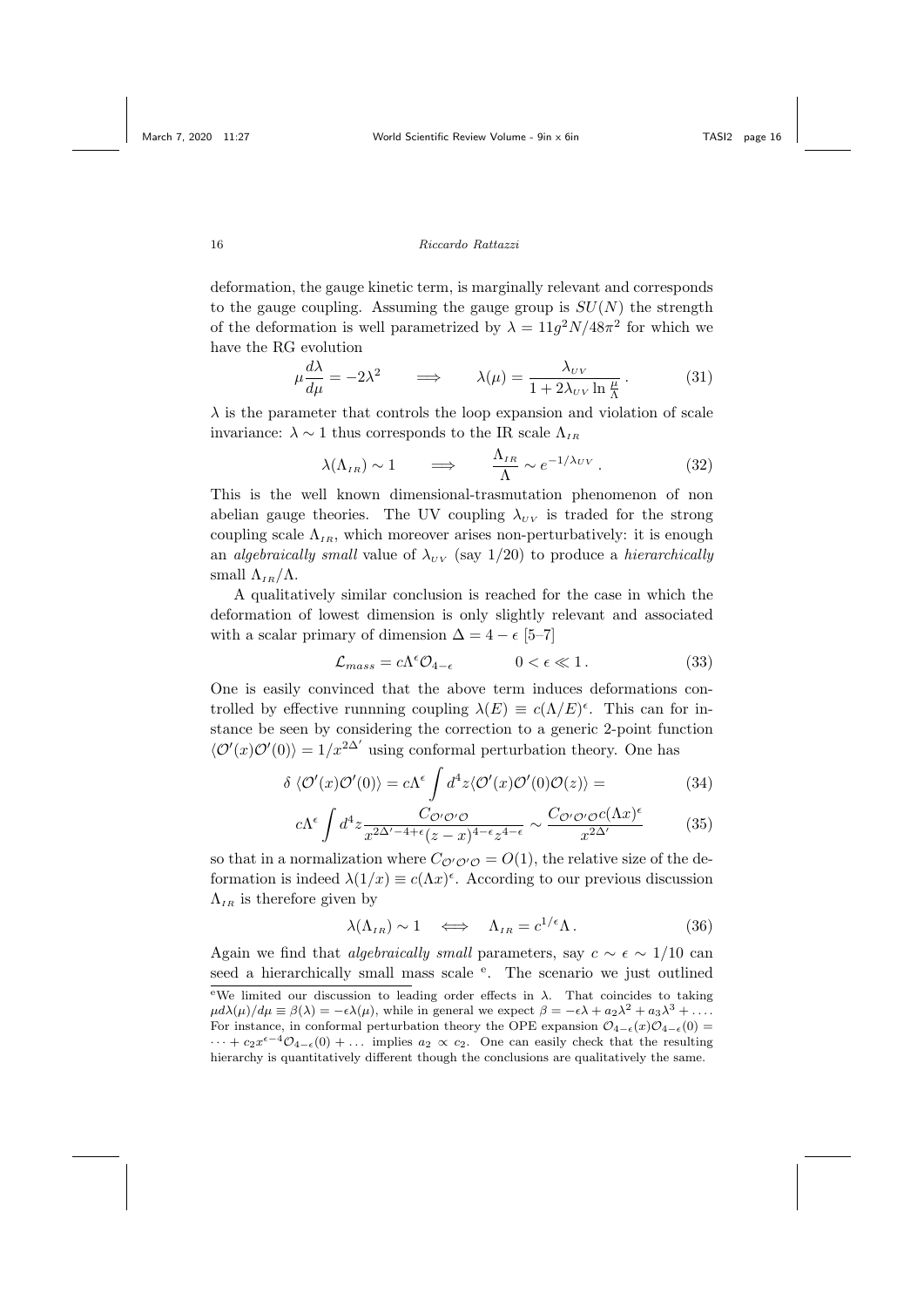corresponds to the dual description of the Randall-Sundrum [8] model with Goldberger-Wise [9]stabilization of the volume modulus [10], the radion. In that case the quasi marginal operator  $\mathcal{O}_{4-\epsilon}$  is dual to a 5D scalar with mass  $m^2 = -\epsilon/L^2$  where L is the AdS radius.

# 2.3.2. Natural Hierarchy from Symmetry

This is the situation where the fixed point does possess strongly relevant deformations, but they can all be associated with the breaking of global symmetries. The corresponding coefficients can thus be naturally assumed to be small. The hierarchy controlled by these coefficients is therefore natural. In other words the fixed point is a point of enhanced symmetry, so that it is technically natural to imagine the theory to emerge from the UV sitting extremely close to it, in such a way that it takes a long RG time to exit the neighbourhood of the fixed point. The simplest example of this general situation is given by QCD with  $N_F$  quark flavors

$$
\mathcal{L} = -\frac{1}{4g^2} F_{\mu\nu}^2 + i\bar{\psi} \mathcal{D}\psi - \bar{\psi}_L \hat{M}\psi_R - \bar{\psi}_R \hat{M}^\dagger \psi_L \tag{37}
$$

where  $\hat{M}$  is the  $N_F \times N_F$  mass matrix. The system possess a chiral symmetry  $SU(N_F) \times SU(N_F)$  explicit broken by the mass matrix, which formally transforms according to  $\hat{M} \to U_L \hat{M} U_R^{\dagger}$ . At weak coupling the theory sits near the free fixed point, where the only relevant operator is fermion bilinear  $\bar{\psi}\psi$ , while the gauge kinetic term is marginal (relevant or irrilevant depending on  $N_F / N_c$ . If we can consistently assume that the theory at the UV scale  $\Lambda$ , where the above theory emerges, respects approximately chiral symmetry, then the choice  $|\tilde{M}| \ll \Lambda$  is natural, as the hierarchy of scales it implies.

As we already mentioned, approximate symmetries not only offer plausible and self-consistent parameter choices but also set the stage for a deeper explanation. For instance, in the case we just illustrated the chiral symmetry may arise as accidental and approximate at the scale  $\Lambda$ . The typical situation where that happens is one where above the scale  $\Lambda$  one has a gauge theory where  $\psi$  sits in a chiral representation such that a mass term is not gauge invariant and such that the lowest dimensional interaction breaking chiral symmetry is of the form

$$
\mathcal{L}_{mass} = \frac{\bar{T}T\bar{\psi}_L\hat{Y}\psi_R}{\Lambda'_{UV}^2} \tag{38}
$$

where  $T$  is another fermion charged under a strong gauge group  $G$  that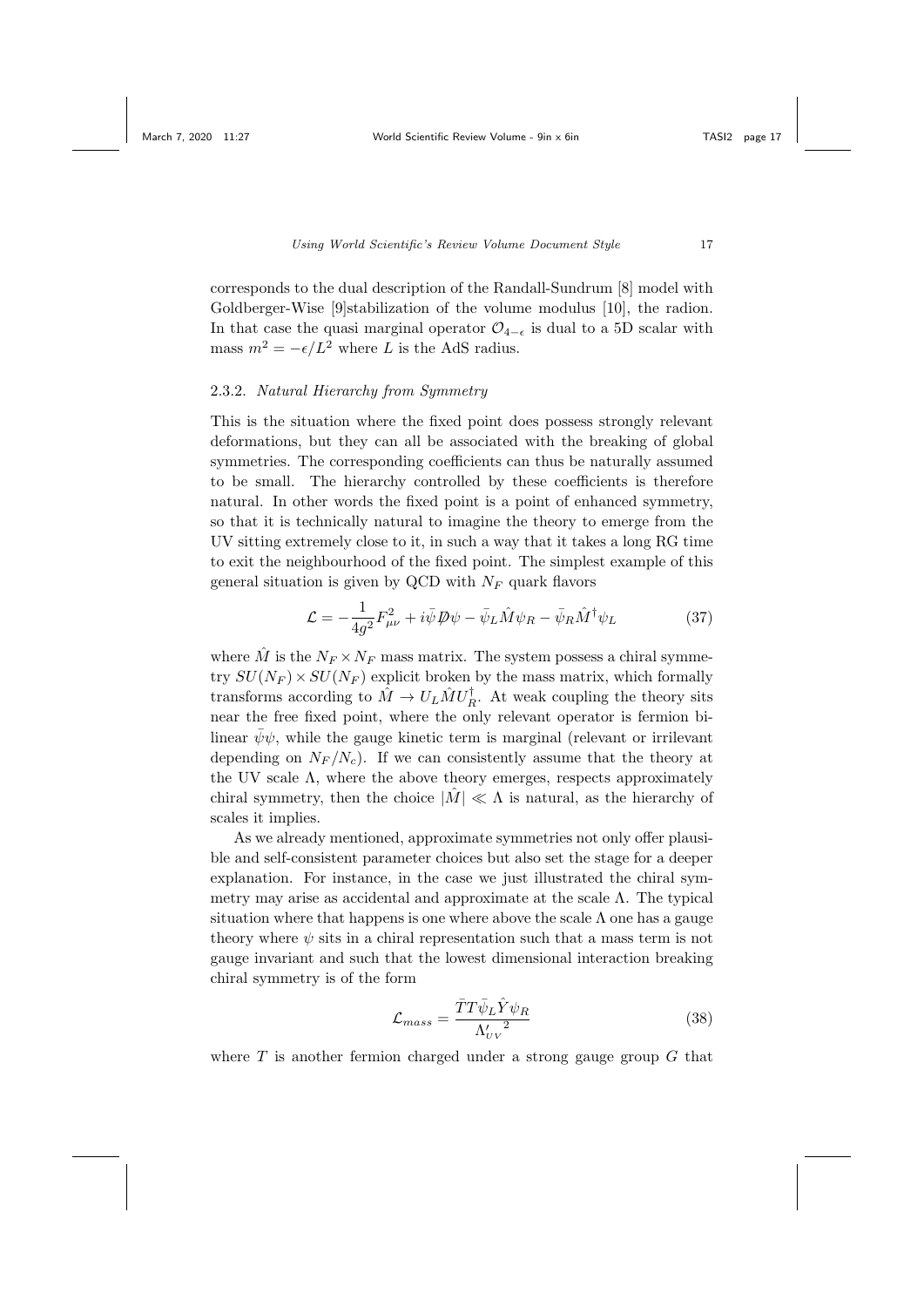confines at the scale  $\Lambda$ , where  $\hat{Y}$  is a  $N_F \times N_F$  and where  $\Lambda'_{UV}$  is a UV threshold much above  $\Lambda$ . Now, the gauge dynamics gives rise to a condensate  $\langle \bar{T}t \rangle \sim \Lambda^3$  so that in the low-energy theory  $\psi$  has an effective mass  $\hat{M} \sim \hat{Y} \Lambda^3 / {\Lambda_{UV}'}^2 \ll \Lambda$ . Of course one could go on and ask what gave rise to the hierarchy  $\Lambda \ll \Lambda_{UV}$ . For instance that hierarchy may arise by the mechanism of marginality we illustrated in the previous section, which does not rely on approximate symmetries, but just on numerical accidents. What we have just illustrated is the origina of fermion masses in Technicolor extensions of the SM. Such an extension would work well if all the SM fermions were sufficiently light. But that is unfortunately not the case, for the top quark in particular.

Another example of a symmetry protecting a hierarchy is given by supersymmetry. Here one can envisage a situation where in the limit of unbroken supersymmetry (and normally assuming some additional chiral symmetry, like the  $U(1)_{PO}$  in the minimal supersymmetric model, as well discuss later on) no strongly relevant operators are permitted. Very schematically we thus have a lagrangian

$$
\mathcal{L} = \mathcal{L}_{SUSY} - \tilde{m}^2 \tilde{f}^* \tilde{f}
$$
 (39)

where the second term is a relevant supersymmetry breaking mass term for the sfermions. Again it is techically natural to assume  $\tilde{m}^2 \ll \Lambda^2$  as the mass term breaks supersymmetry explicitly. While this choice is natural there seems to be no a priory reason for it, but again it turns out this stae of things sets the stage for a deeper explanation. This explanation comes when one assumes the breaking of supersymmetry is indeed spontaneous. It is a fact that such breaking either arises at tree level or non-perturbatively. If, for some structural reason, supersymmetry is unbroken at tree level, then the scale of supersymmetry breaking must be related to the fndamental scale via a relation of the type

$$
\tilde{m}^2 \sim e^{-1/\lambda} \Lambda^2 \tag{40}
$$

where  $\lambda$  is some loop expansion parameter (coupling). Like in section it is sufficiently an moderetely weak interaction to generate a hierarchical separation of scales.

# 2.4. The Standard Model and the Hierarchy Paradox

We would now like to analyze the structure of the Standard Model in the light of the ideology developed in the previous sections. Our view can therefore be summarized as follows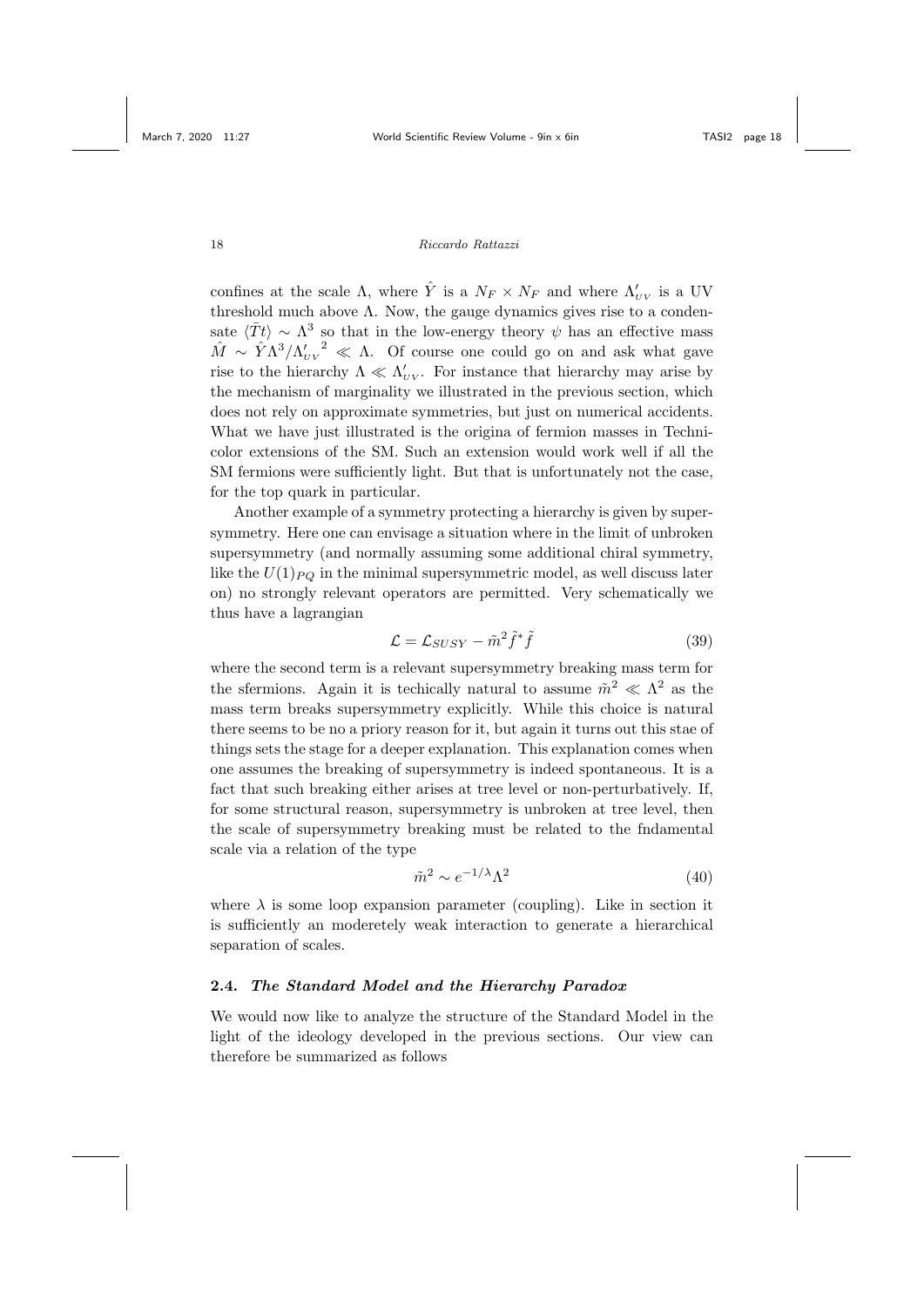- The SM is an EFT valid below some physical cut-off scale Λ (this scale could concretely correspond to the mass scale of superpartners, to the GUT scale or to the string scale)
- Given the SM gauge group and field content we write all possible terms
- Global symmetries may, or may not, be invoked.

The details of the SM field content are well known and we shall not linger on them. We shall often indicate collectively with  $F_{\mu\nu}$  the field strength of its gauge group  $G_{SM} \equiv SU(3) \times SU(2) \times U(1)_Y$ . Similarly we shall indicate the Higgs field by H and by  $\Psi$  the matter fields consisting of Weyl fermions in three families of leptons  $\ell$ ,  $e_c$  and quarks  $q$ ,  $u_c$ ,  $d_c$ . We recall the quantum numbers under  $G_{SM}$ 

$$
\ell = (1, 2, -1) \qquad q = (3, 2, 1/3) \n ec = (1, 1, 2) \qquad uc = (\bar{3}, 1, -4/3) . \n H = (1, 2, 1) \qquad dc = (\bar{3}, 1, 2/3)
$$
\n(41)

We shall indicate the gauge indices only when really needed, while we indicate the components of  $SU(2)$  doublet by

$$
\ell \equiv \binom{\nu}{e} \qquad \qquad q \equiv \binom{u}{d} \tag{42}
$$

We could complement our discussion by making the spacetime metric  $q_{\mu\nu}$ dynamical and promoting our lagrangian to the most general one invariant under  $G_{SM}$   $\times$  diffs. We shall however mostly focus on the non-gravitational interactions.

The SM lagrangian can be organized in a  $1/\Lambda$  expansion

$$
\mathcal{L} = \sum_{d} \frac{1}{\Lambda^{d-4}} \mathcal{L}^{(d)} \tag{43}
$$

where  $\mathcal{L}^{(d)}$  consists of operators of dimension d. For large  $\Lambda$  this expansion is remarkably well matched with many empirical facts, as we shall now briefly illustrate by considering the lowest few terms. The order in which we shall proceed and some slight cheating (which we expose at the end) are part of the rhetoric to make our point.

Consider first  $\mathcal{L}^{(4)}$  whose general structure is

$$
\mathcal{L}^{(4)} = \frac{-1}{4g^2} F_{\mu\nu} F^{\mu\nu} + i \bar{\Psi} \, \not{\!\!\!D} \Psi + |DH|^2 + Y_{ij} H \Psi_i \Psi_{cj} + \lambda |H|^4 \,. \tag{44}
$$

Here, one should stress, each and every term has been observed in Nature. Moreover  $\mathcal{L}^{(4)}$  happens to possess unique structural features which are at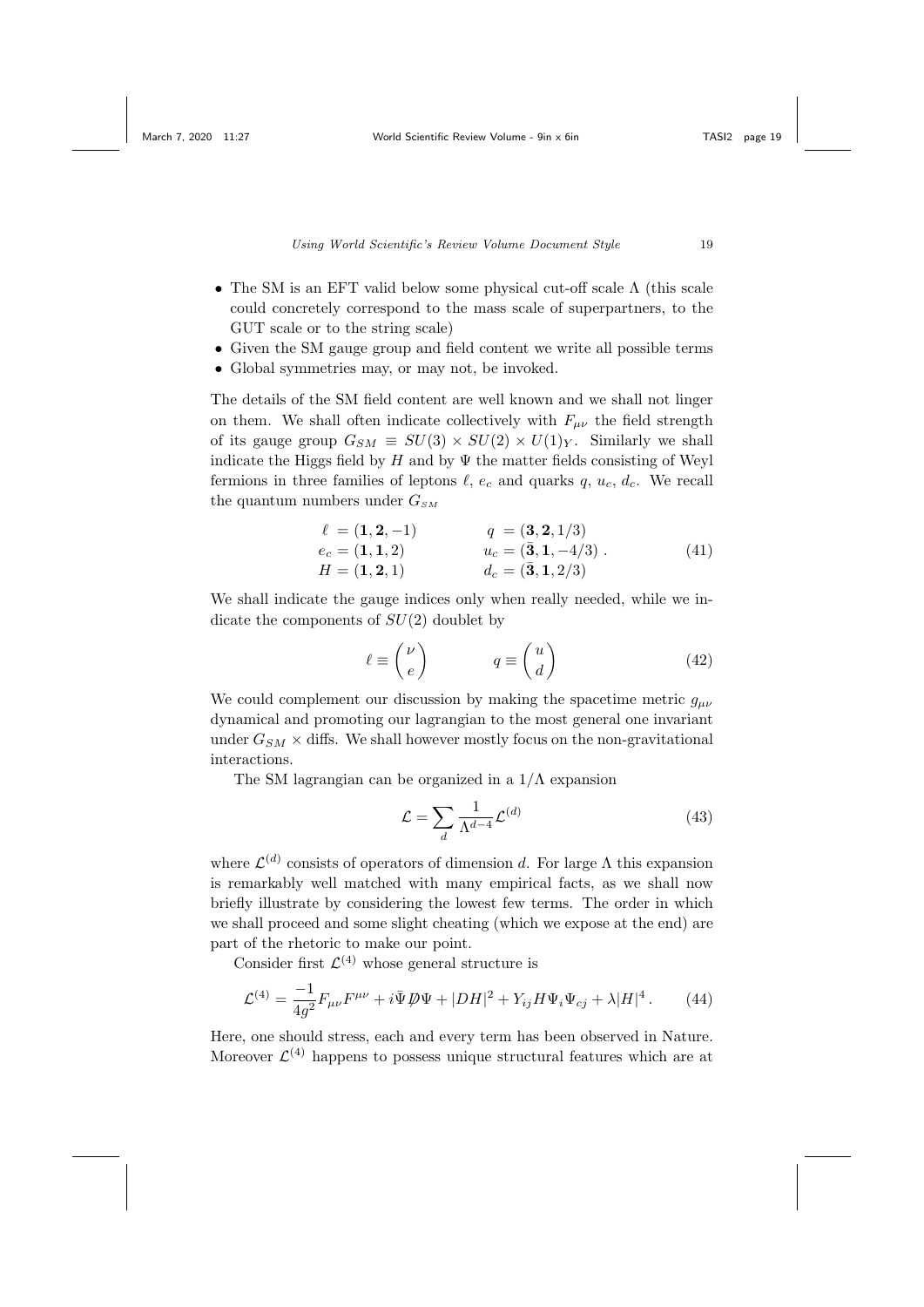the heart of its remarkable empirical success. In particular  $\mathcal{L}^{(4)}$  is automatically endowed with some crucial accidental symmetries. Consider then  $\mathcal{L}^{(5)}$  and  $\mathcal{L}^{(6)}$ 

$$
\mathcal{L}^{(5)} = \frac{y_{ij}^{\nu}}{\Lambda} (\ell_i H)(\ell_j H) \tag{45}
$$

$$
\mathcal{L}^{(6)} = \frac{k_{ij}}{\Lambda^2} (\ell_i \sigma_{\mu\nu} e_{cj}) H B^{\mu\nu} + \frac{k_{ijkl}^{(1)}}{\Lambda^2} (\bar{q}_i \sigma_{\mu} q_j) (\bar{q}_k \sigma_{\mu} q_\ell) + \tag{46}
$$

$$
+\frac{k_{ijkl}^{(2)}}{\Lambda^2}(u_{ci}^{\alpha}u_{cj}^{\beta})(e_{ck}d_{c\ell}^{\gamma})\epsilon_{\alpha\beta\gamma}+\frac{c_T}{\Lambda^2}(H^{\dagger}D_{\mu}H)^2+\dots \qquad (47)
$$

where we have written just a few representative terms, and employed a sort of squiggly notation (we explicitly show gauge, color, indices only in the third term, to stress that all quarks in that operator tranform in the fundamental). The crucial remark here is that as soon as one considers operators of dimension  $d > 5$  one encounters effects which were either never observed or which were found to be "tiny". Let us analize that in some more detail. Consider first  $\mathcal{L}^{(5)}$ , where we find just one class of operators. Their main phenomenological implication is to endow neutrinos with a mass matrix as soon as  $H$  acquires an expectation value

$$
m_{ij}^{\nu} = \frac{y_{ij}^{\nu} v^2}{\Lambda} \qquad \langle H \rangle \equiv \begin{pmatrix} 0 \\ v \end{pmatrix} . \tag{48}
$$

Notice that  $\mathcal{L}^{(4)}$  gives instead an exactly vanishing contribution to neutrino masses. That is because in the absence of right-handed neutrinos the only possible neutrino mass is of Majorana type

$$
m_{ij}\nu_j\nu_i\tag{49}
$$

and breaks lepton number  $\ell_i \to e^{i\alpha} \ell_i$ ,  $e_{ci} \to e^{-i\alpha} e_{ci}$ , while  $\mathcal{L}^{(4)}$  respects it.

Now neutrino masses are experimentally found to be tiny. Measurements of neutrino oscillations in the sun and in the atmosphere imply differences  $\Delta m^{\nu}$  between mass eigenvalues of respectively  $\sim 0.01$  eV and  $\sim 0.05$  eV. Observation of the large scale structure of the universe, on the other, hand implies an upper bound on the sum of neutrino masses

$$
\sum_{i=1}^{i=3} m_i^{\nu} < 0.23 \,\text{eV} \qquad 95\%\text{CL} \,. \tag{50}
$$

These observations are nicely accounted for if  $\Lambda$  is very large. For instance if  $y_{ij}^{\nu} \sim O(1)$  then  $\Lambda \sim 10^{15} \text{GeV}$  implies masses in the right ballpark (i.e.  $\sim 0.1 \,\text{eV}$ ). It is also interesting to compare the structure of the spectrum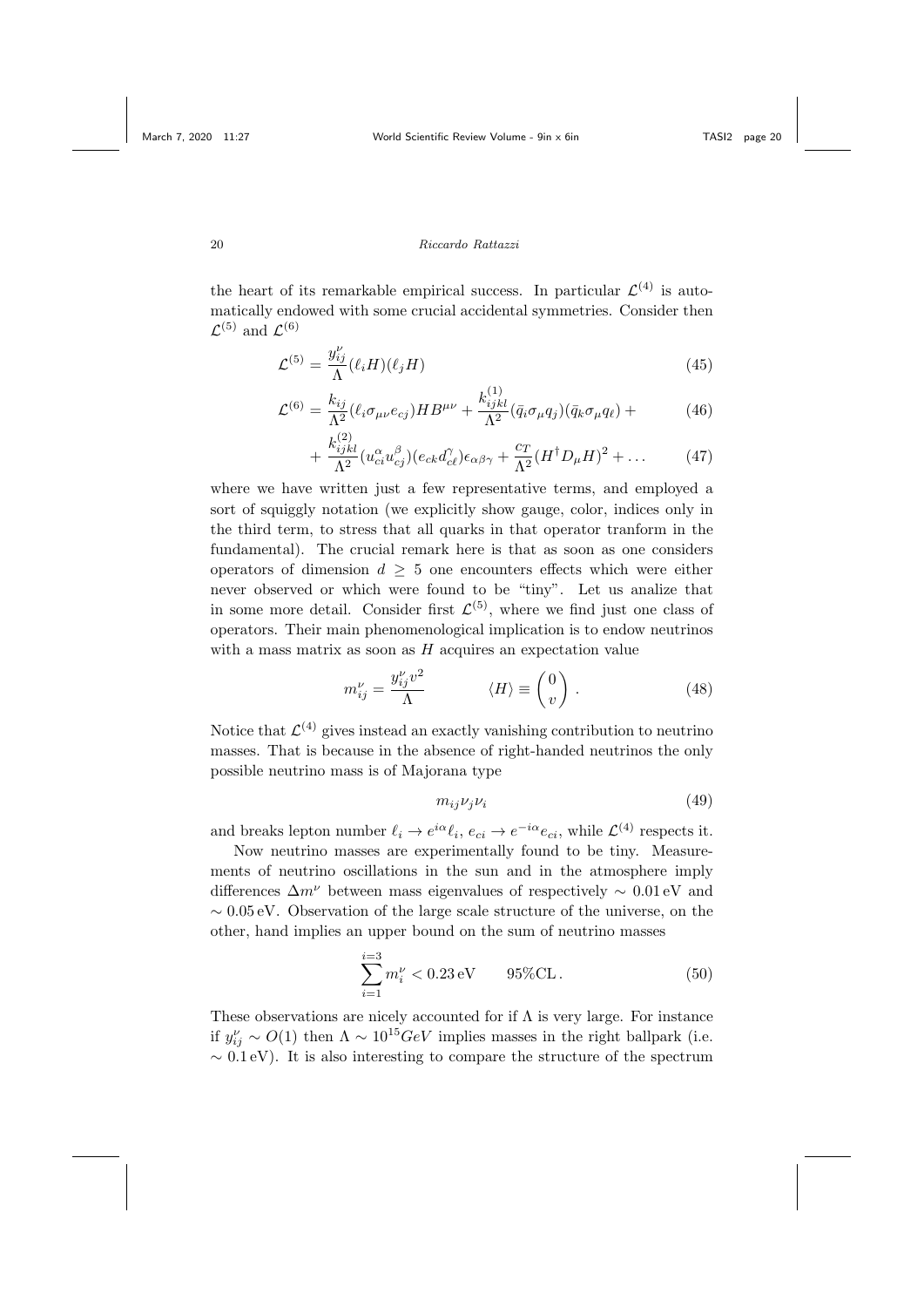of charged fermions to that of neutrinos. The masses of charged fermion are distributed over roughly 5 orders of magnitude with the heaviest (the top quark) at  $\simeq 174 \,\text{GeV}$  and the lightest (the electron) at  $\simeq 0.511 \,\text{MeV}$ . Moreover over these 5 orders of magnitude the masses are roughly evenly spaced: within each charge type (up-quarks, down-quarks and charged leptons) eigenvalues have splittings that range between 1 and 2 orders of magnitude. On the other hand below the mass of the electron one finds a gap of about 7 orders of magnitude before finding the neutrino masses and moreover these appear to be less hierarchically split among themselves than the charged masses are. Overall, these observations speak for a qualitatively different origin of charged and neutral fermion masses. The fact that charged and neutral masses arise form respectively marginal and irrelevant operators, gives, provided  $\Lambda \gg v$ , a nice and simple explanation for the large gap between their masses. Notice that within the old-fashioned pre-Wilsonian definition of the SM as a renormalizable theory, the fact that neutrinos have a mass at all appears as a drawback, given the corresponding operator is shunned by renormalizability. In the modern EFT approach, the fact that neutrinos have a tiny mass compared to all other states is instead viewed as both a structural success and as an indication that the next layer  $\Lambda$  is much above the weak scale. <sup>f</sup>

## References

- [1] H. Georgi and A. Manohar, Nucl. Phys. B  $234$ , 189 (1984); H. Georgi, OWeak Interactions and Modern Particle Theory<sub>O</sub>, The Benjamin/Cummings Publishing Company, Inc., 1984; H. Georgi and L. Randall, Nucl. Phys. B 276, 241 (1986); A. G. Cohen, D. B. Kaplan and A. E. Nelson, Phys. Lett. B 412, 301 (1997)
- [2] G. 't Hooft, NATO Sci. Ser. B 59, 135 (1980).
- [3] K. G. Wilson, Phys. Rev. D 3, 1818 (1971).
- [4] L. Susskind, Phys. Rev. D 20, 2619 (1979).
- [5] M. J. Strassler, arXiv:hep-th/0309122.

 $\mbox{ }^{\mbox{\small{f}}}\mbox{This view is simple and suggestive, but there obviously are alternatives. One standard$ way to generate the operators in  $\mathcal{L}_5$  is to add right handed neutrinos, that is Weyl fermions  $\nu_c$  transforming as total singlets of the SM. The  $\nu_c$ 's (say 3 of them to match the family replication in the other charge sectors) will couple to  $\ell_i$  via Yukawa couplings  $Y_N$  and will also in general have a mass (matrix)  $\hat{M}$ , whose eigenvalues play the role of the cut-off  $\Lambda$ . Integrating our the  $\nu_c$ 's one generates  $\mathcal{L}_5$  with  $y_{ij}^{\nu}/\Lambda = \left(Y_N^T \hat{M}^{-1} Y_N\right)$ ij Clearly the small  $m_{\nu}$  can also be accounted for by small Yukawa's even for  $|\hat{M}| \sim$ 

 $100 \,\text{GeV}$ . But notice that in the latter case the overall size of all entries in  $Y_N$  should be smaller than the Yukawa of the electron.